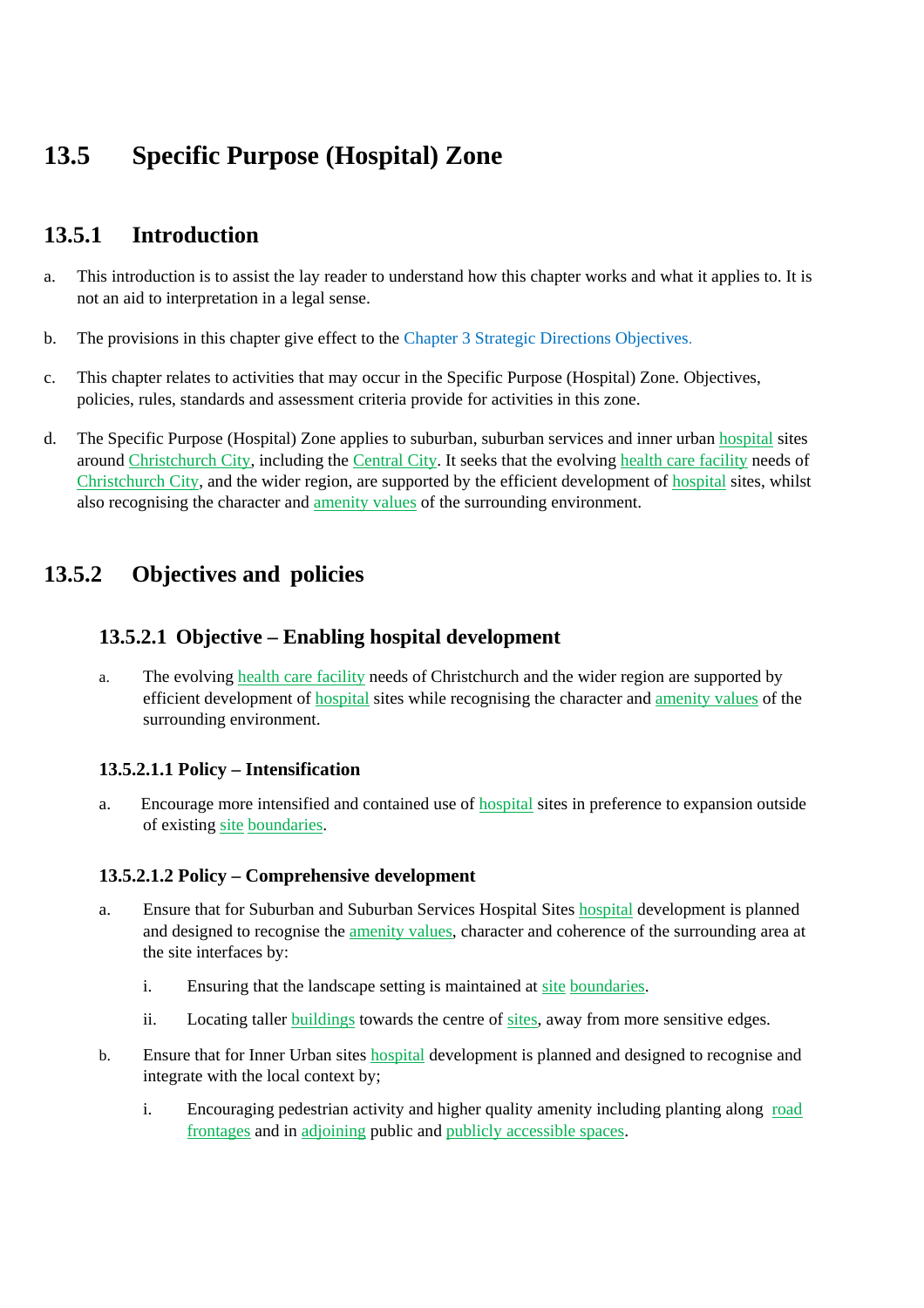- ii. Providing visual interest and a human scale at the interface with the road, particularly at ground floor level whilst contributing to the character and coherence of the surrounding area.
- iii. Ensuring that the form and scale of buildings recognises the anticipated residential scale and form at hospital site boundaries of the site.
- c. Ensure that the development of Christchurch Hospital, the former Christchurch Women's Hospital and Montreal House is planned and designed to recognise the amenity values, safety, character and coherence of the surrounding area at the site boundary and street interfaces by:
	- i. Encouraging pedestrian activity and higher quality amenity, including providing visual interest, visual interaction and landscaping, along road frontages and adjoining public spaces;
	- ii. Ensuring the form and scale of buildings and associated landscaping acknowledges anticipated development in the adjacent zones at the boundaries of the site;
	- iii. Recognising that the former Christchurch Women's Hospital and Montreal House adjoin the Residential Central City Zone; and
	- iv. Ensuring that the development recognises the Christchurch hospital's unique Central City location adjacent to a mix of Central City activities, heritage features, the Avon River, Hagley Park and other public areas, whilst providing for large-scale built development within the hospital site.
- d. For the purpose of these provisions the hospital sites are notated as the following:

| <b>Hospital Site Type</b>               | <b>Hospital Site Name</b>                                                                                                                                    |
|-----------------------------------------|--------------------------------------------------------------------------------------------------------------------------------------------------------------|
| Suburban                                | Burwood, Hillmorton, Princess Margaret                                                                                                                       |
| Suburban Services                       | Lincoln Road (Hillmorton Service Site)                                                                                                                       |
| Inner Urban                             | St Georges Hospital, St Georges-Heaton Overlay, Nurse<br>Maude Hospital, Nurse Maude-Mansfield, Southern Cross,<br>Pegasus Health 24hr, Wesley Care Hospital |
| Christchurch Hospital                   | Christchurch Hospital, Riccarton Avenue, Central City                                                                                                        |
| Former Christchurch<br>Women's Hospital | Colombo/Durham Streets                                                                                                                                       |
| <b>Montreal House</b>                   | Montreal Street/Bealey Avenue                                                                                                                                |

#### **13.5.2.1.3 Policy – Comprehensive development and redevelopment of sites for residential purposes**

a. Encourage comprehensive residential development of hospital sites (except Christchurch Hospital) that are no longer required for hospital purposes.

## **13.5.3 How to interpret and apply the rules**

a. The rules that apply to activities in the Specific Purpose (Hospital) Zone are contained in the activity status tables (including activity specific standards) in Rule 13.5.4.1 and the built form standards in Rule 13.5.4.2.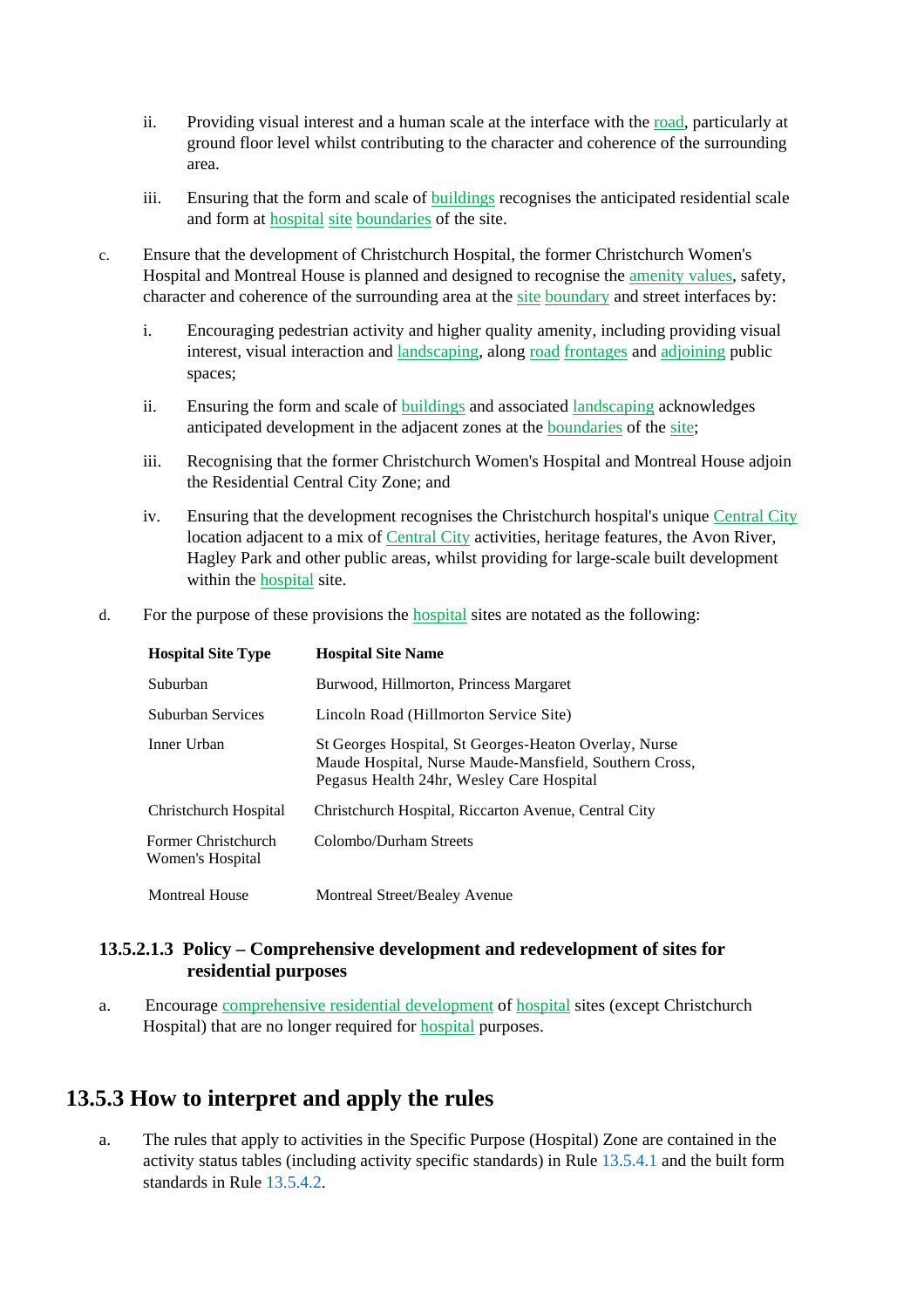- b. The activity status tables and standards in the following chapters also apply to activities in the Specific Purpose (Hospital) Zone:
	- **4** Hazardous Substances and Contaminated Land;
	- **5** Natural Hazards;
	- **6** General Rules and Procedures;
	- **7** Transport;
	- **8** Subdivision, Development and Earthworks;
	- **9** Natural and Cultural Heritage; and
	- **11** Utilities and Energy.
- c. Appendix 13.5.6.1 lists the alternative zones that apply to each of the hospital sites (except the Christchurch Hospital site). Rules within 13.5.4 provide for any additional activities or facilities on each hospital site in accordance with the rules in the relevant alternative zone listed in Appendix 13.5.6.1.

Advice note:

1. There are no additional activities and standards for the Christchurch Hospital site.

## **13.5.4 Rules – Specific Purpose (Hospital) Zone**

#### **13.5.4.1 Activity status tables**

#### **13.5.4.1.1 Permitted activities**

- a. The activities listed below are permitted activities in the Specific Purpose (Hospital) Zone if they meet the activity specific standards set out in this table and the built form standards in Rule 13.5.4.2.
- b. Activities may also be controlled, restricted discretionary, discretionary, non-complying or prohibited as specified in Rules 13.5.4.1.2, 13.5.4.1.3, 13.5.4.1.4, 13.5.4.1.5 and 13.5.4.1.6.

|                | <b>Activity</b>                                                  | <b>Activity specific</b><br>standards |
|----------------|------------------------------------------------------------------|---------------------------------------|
| <b>P1</b>      | Hospitals, including emergency service facilities.               | Nil                                   |
| P <sub>2</sub> | Health care facilities.                                          |                                       |
| P <sub>3</sub> | Ancillary office.                                                |                                       |
| <b>P4</b>      | Ancillary retail activity.                                       |                                       |
| P <sub>5</sub> | Overnight accommodation for staff and visitors.                  |                                       |
| <b>P6</b>      | Research and medical training facilities.                        |                                       |
| P7             | Spiritual activities.                                            |                                       |
| <b>P8</b>      | Any additional activities or facilities which would be permitted |                                       |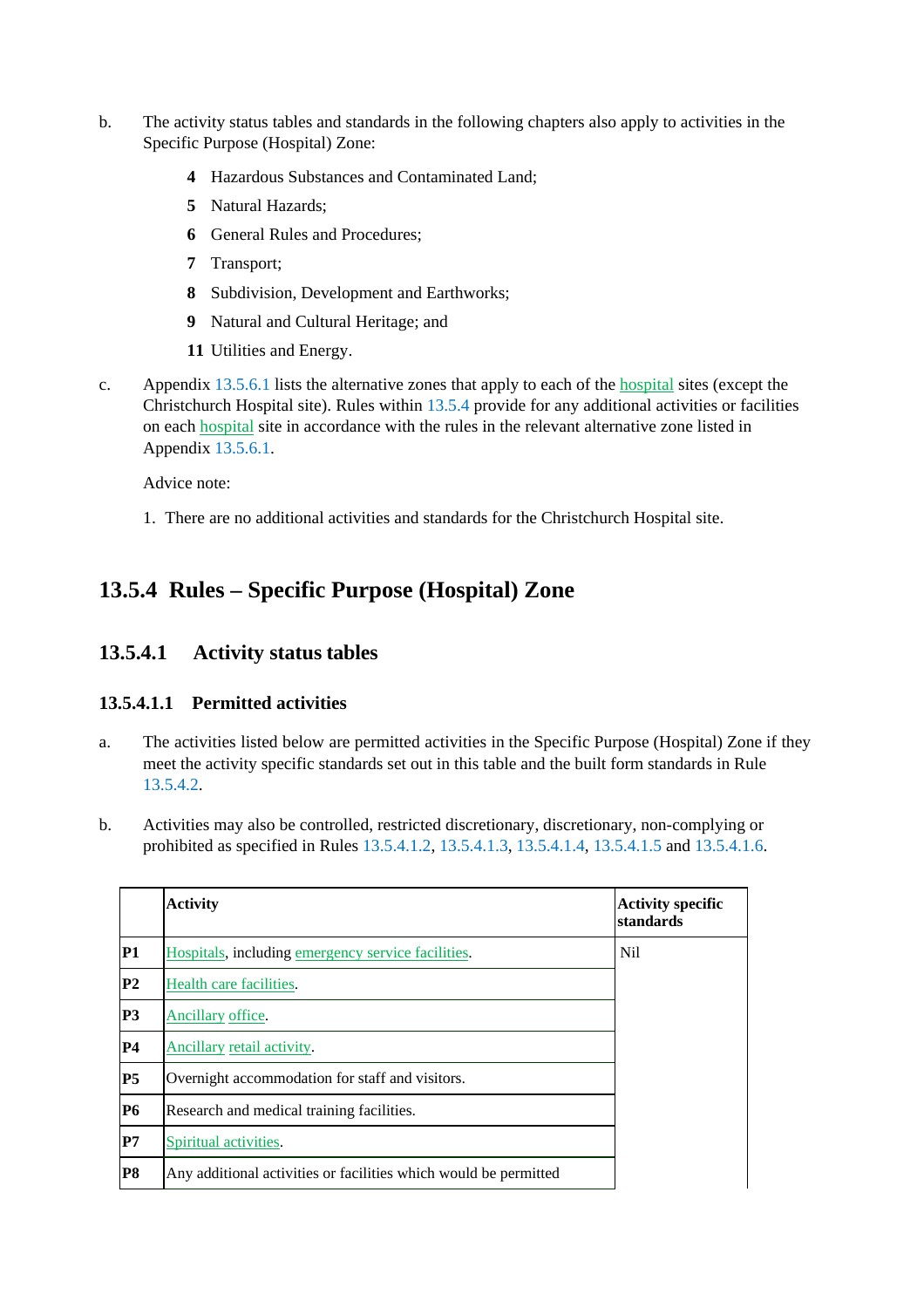|            | activities in the alternative zone listed for that site in Appendix<br>13.5.6.1.                                         |  |  |
|------------|--------------------------------------------------------------------------------------------------------------------------|--|--|
| P9         | Parking lot ancillary to the hospital activity.                                                                          |  |  |
| <b>P10</b> | Parking building ancillary to the hospital activity.                                                                     |  |  |
| <b>P11</b> | Within Suburban sites, any new buildings that are:                                                                       |  |  |
|            | a. set back 10 metres or more from a <b>boundary</b> with a maximum gross<br>ground floor area of 500m <sup>2</sup> ; or |  |  |
|            | b. set back 20 metres or more from a road boundary with a maximum<br>gross ground floor area of 1000m <sup>2</sup> ; or  |  |  |
|            | c. set back 30 metres or more from a boundary with a maximum gross<br>ground floor area of 2000m <sup>2</sup> .          |  |  |

### **13.5.4.1.2 Controlled activities**

a. The activities listed below are controlled activities if they meet with the built form standards in Rule 13.5.4.2.

|                | <b>Activity</b> |                                                                                                                                                                                                                              |                                                                                                                                                                                                                                                   | The matters over which Council<br>reserves its control |                                                                                                                   |
|----------------|-----------------|------------------------------------------------------------------------------------------------------------------------------------------------------------------------------------------------------------------------------|---------------------------------------------------------------------------------------------------------------------------------------------------------------------------------------------------------------------------------------------------|--------------------------------------------------------|-------------------------------------------------------------------------------------------------------------------|
| C1             | a.              | Within Suburban sites, any new building, set of<br>contiguous buildings, or addition to a building, that is set<br>back 30 metres or more from a <b>boundary</b> with a gross<br>ground floor area over 2000m <sup>2</sup> . |                                                                                                                                                                                                                                                   | a.                                                     | Site and building design i. and iv. -<br>13.5.5.2                                                                 |
|                |                 |                                                                                                                                                                                                                              | b. Any application arising from this rule shall not be limited<br>or publicly notified.                                                                                                                                                           |                                                        |                                                                                                                   |
| C <sub>2</sub> |                 | $\mathbf{i}$ .                                                                                                                                                                                                               | Within Suburban sites, any new buildings, set of<br>contiguous <b>buildings</b> , or addition to a <b>building</b> , that are:<br>set back 10 metres to 20 metres from a road<br>boundary and are between 8 metres and 14 metres<br>in height; or |                                                        | a. City context and character - 13.5.5.1<br>b. Site and building design $-13.5.5.2$<br>c. Landscaping $-13.5.5.5$ |
|                |                 | ii.                                                                                                                                                                                                                          | set back 10 metres to 20 metres from a <b>boundary</b><br>with a gross ground floor area between 500m <sup>2</sup> to<br>$1000m^2$ ; or                                                                                                           |                                                        |                                                                                                                   |
|                |                 | iii.                                                                                                                                                                                                                         | set back 20 metres to 30 metres from a <b>boundary</b><br>with a gross ground floor area between 1000m <sup>2</sup> and<br>2000m <sup>2</sup> .                                                                                                   |                                                        |                                                                                                                   |
|                | b.              |                                                                                                                                                                                                                              | Lift shafts, mechanical plant and other such equipment<br>shall be allowed to a maximum 4 metres in height above<br>that of the <b>building</b> height specified above.                                                                           |                                                        |                                                                                                                   |
|                |                 |                                                                                                                                                                                                                              | Any application arising from this shall not be limited or<br>publicly notified.                                                                                                                                                                   |                                                        |                                                                                                                   |
| C <sub>3</sub> | a.              |                                                                                                                                                                                                                              | For the former Christchurch Women's Hospital and<br>Christchurch Hospital, any new building, set of<br>contiguous buildings or addition to a building greater<br>than 20 metres in length, that is:                                               |                                                        | a. City context and character $-13.5.5.1$<br>b. Site and building design $-13.5.5.2$<br>i., iv., vii. and ix      |
|                |                 | i.                                                                                                                                                                                                                           | more than 30 metres from a site boundary; and                                                                                                                                                                                                     |                                                        |                                                                                                                   |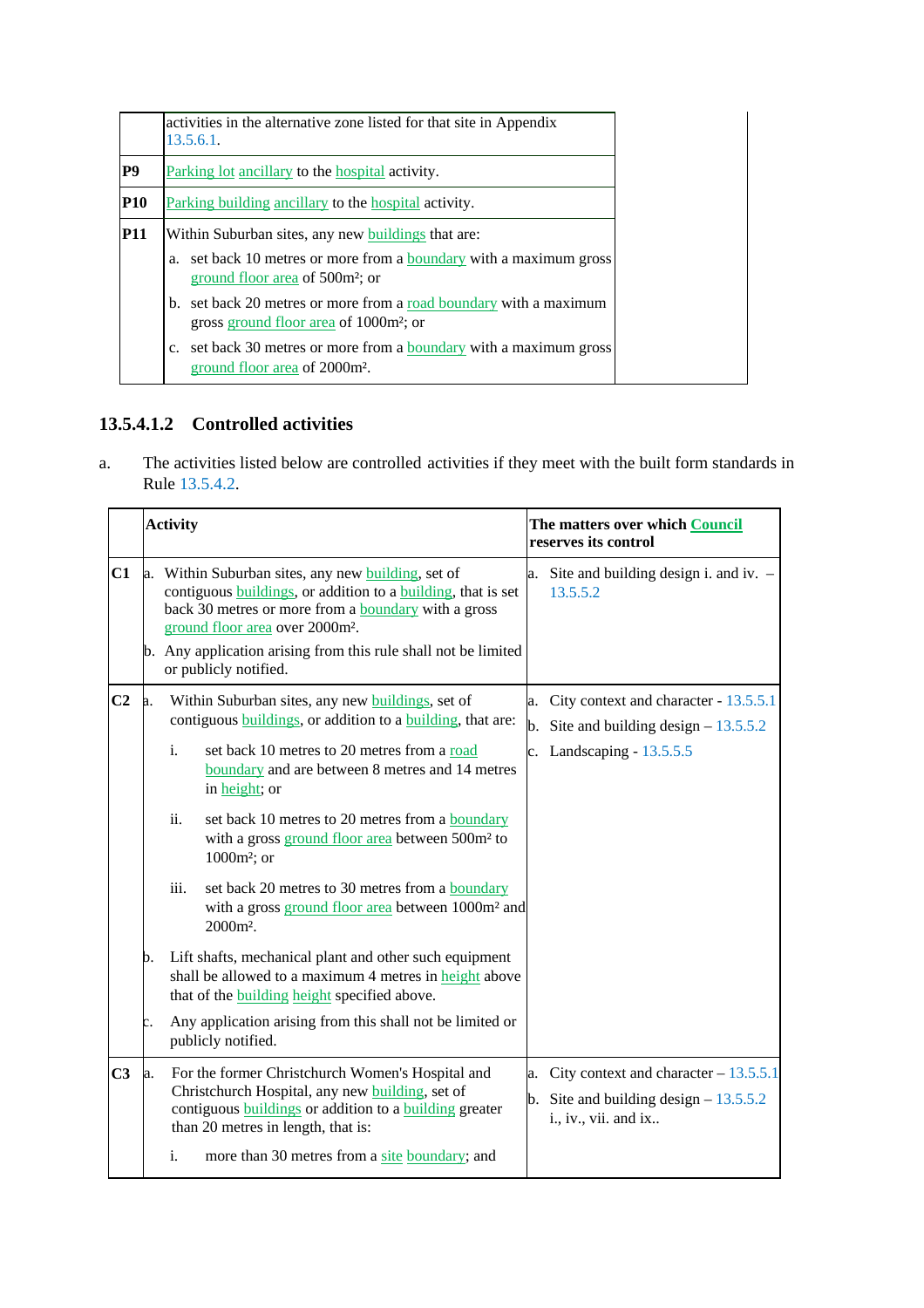|                | b.        | ii.<br>iii. | is visible from a public space; and<br>is not subject to Rule 13.5.4.1.3 RD 13 and Rule<br>13.5.4.1.2 C4.<br>Any application arising from this rule shall not be.<br>limited or publicly notified.                                                                                                                                                                                                                                    |          |                                                                                                                                                  |
|----------------|-----------|-------------|---------------------------------------------------------------------------------------------------------------------------------------------------------------------------------------------------------------------------------------------------------------------------------------------------------------------------------------------------------------------------------------------------------------------------------------|----------|--------------------------------------------------------------------------------------------------------------------------------------------------|
| C <sub>4</sub> | la.<br>b. | i.<br>ii.   | For the former Christchurch Women's Hospital and<br>Christchurch Hospital, any new building, set of<br>contiguous <b>buildings</b> or addition to a <b>building</b> between<br>1000m <sup>2</sup> and 2000m <sup>2</sup> gross ground floor area, that is<br>more than 30 metres from a site boundary; and<br>is visible from a public space.<br>Any application arising from this rule shall not be<br>limited or publicly notified. | a.<br>b. | City context and character -<br>13.5.5.1<br>Site and building design i., iv., vi.<br>and ix. $-13.5.5.2$ .                                       |
| C <sub>5</sub> |           |             | Any additional activities or facilities which would be<br>controlled activities in the alternative zone listed for that site<br>in Appendix $13.5.6.1$ .                                                                                                                                                                                                                                                                              |          | a. The matters of control for the<br>additional activity or facility in the<br>alternative zone listed for that site<br>in Appendix $13.5.6.1$ . |

### **13.5.4.1.3 Restricted discretionary activities**

- a. The activities listed below are restricted discretionary activities.
- b. Discretion to grant or decline consent and impose conditions is restricted to the matters of discretion set out in Section 13.5.5, as set out in the table below.

|                 | <b>Activity</b> |                                                                                                                                                                                                         |                                                                                                                                                                                                                                                                                      | The Council's discretion shall be<br>limited to the following matters:                                             |  |
|-----------------|-----------------|---------------------------------------------------------------------------------------------------------------------------------------------------------------------------------------------------------|--------------------------------------------------------------------------------------------------------------------------------------------------------------------------------------------------------------------------------------------------------------------------------------|--------------------------------------------------------------------------------------------------------------------|--|
| RD1             |                 | a. Any activity listed in Rules $13.5.4.1.1$ or $13.5.4.1.2$<br>that does not meet one or more of the built form<br>standards listed in:<br>$\mathbf{i}$ .<br>Rule $13.5.4.2.1$ a.-b. (Suburban sites); |                                                                                                                                                                                                                                                                                      | a. City context and character - 13.5.5.1<br>b. Site and building design $-13.5.5.2$<br>c. Landscaping $-13.5.5.5$  |  |
|                 |                 | ii.<br>iii.<br>iv.                                                                                                                                                                                      | Rule 13.5.4.2.2 a.-b. (Suburban service sites);<br>Rule 13.5.4.2.3 a.-b. (Inner urban sites); and<br>Rule 13.5.4.2.4 a.-b. (Inner urban sites).                                                                                                                                      |                                                                                                                    |  |
| RD <sub>2</sub> | a.              |                                                                                                                                                                                                         | Any activity listed in Rules 13.5.4.1.1 or 13.5.4.1.2<br>that does not meet one or more of the built form<br>standards listed in:                                                                                                                                                    | a. City context and character $-13.5.5.1$<br>b. Site and building design $-13.5.5.2$<br>c. Landscaping $-13.5.5.5$ |  |
|                 | b.              | i.<br>ii.<br>iii.<br>iv.                                                                                                                                                                                | Rule 13.5.4.2.1 c.-g. (Suburban sites);<br>Rule 13.5.4.2.2 c.-f. (Suburban service sites);<br>Rule $13.5.4.2.3$ c.-f. (Inner urban sites); and<br>Rule 13.5.4.2.4 c.-f. (Inner urban sites).<br>Any application arising from this rule shall not be<br>limited or publicly notified. | d. Outdoor storage areas $-13.5.5.4$                                                                               |  |
| RD3             | a.              |                                                                                                                                                                                                         | Within Inner urban sites, any <b>building</b> elevation,                                                                                                                                                                                                                             | a. Site and building design $-13.5.5.2$                                                                            |  |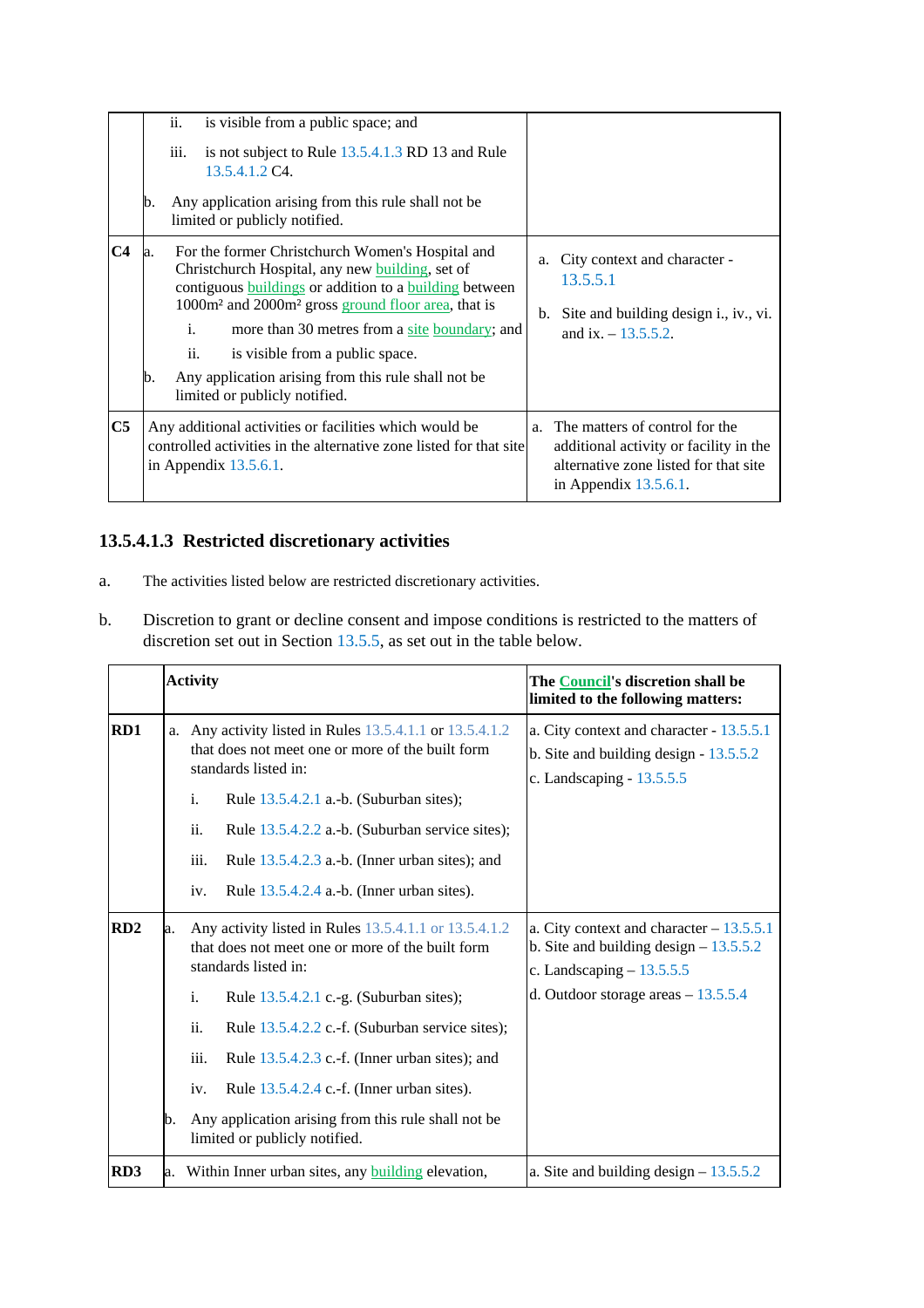|                 | <b>Activity</b>                                                                                                                                                                                                                                                 | The <b>Council's</b> discretion shall be<br>limited to the following matters:                                                                                                                      |
|-----------------|-----------------------------------------------------------------------------------------------------------------------------------------------------------------------------------------------------------------------------------------------------------------|----------------------------------------------------------------------------------------------------------------------------------------------------------------------------------------------------|
|                 | including roof, which is greater than 20 metres in<br>length and is visible from a Specific Purposes<br>(Hospital) Zone boundary where it adjoins public or<br>publicly accessible space or a residential zone.                                                 | b. Landscaping $-13.5.5.5$                                                                                                                                                                         |
|                 | b. Any application arising from this rule shall not be<br>limited or publicly notified.                                                                                                                                                                         |                                                                                                                                                                                                    |
| RD4             | a. Within Inner urban sites, any new building, set of<br>contiguous buildings, or addition to a building of<br>1000m <sup>2</sup> (gross ground floor area) or more.<br>b. Any application arising from this rule shall not be<br>limited or publicly notified. | a. City context and character $-13.5.5.1$<br>b. Site and building design $-13.5.5.2$<br>c. Landscaping $-13.5.5.5$                                                                                 |
| RD <sub>5</sub> | Within Suburban sites, any new <b>building</b> , set of<br>a.<br>contiguous <i>buildings</i> , or addition to a <i>building</i> set<br>back:<br>i.<br>10 to 20 metres from a boundary that is 1000m <sup>2</sup>                                                | a. City context and character $-13.5.5.1$<br>b. Site and building design $-13.5.5.2$<br>c. Landscaping $-13.5.5.5$                                                                                 |
|                 | gross ground floor area or more; or<br>ii.<br>10 to 20 metres from a road boundary and is<br>over 14 metres in height; or<br>iii.<br>20 to 30 metres from a <b>boundary</b> that is 2000m <sup>2</sup>                                                          |                                                                                                                                                                                                    |
|                 | gross floor area or more.<br>Any application arising from this shall not be limited<br>b.<br>or publicly notified.                                                                                                                                              |                                                                                                                                                                                                    |
| RD <sub>6</sub> | Within Inner urban sites, any multi-level car parking<br>building ancillary to the hospital activity or vehicle<br>access within 15 metres of a residential zone boundary or<br>boundary with public or publicly accessible space.                              | a. City context and character $-13.5.5.1$<br>b. Site and building design $-13.5.5.2$<br>c. Landscaping $-13.5.5.5$                                                                                 |
| RD7             | Development and redevelopment of <b>buildings</b> in St<br>Georges-Heaton Overlay.                                                                                                                                                                              | a. St Georges Heaton Overlay -<br>13.5.5.6                                                                                                                                                         |
| RD <sub>8</sub> | Development and redevelopment of <b>buildings</b> at<br>a.<br>Nurse Maude-Mansfield.<br>Any application arising from this rule shall not be<br>b.<br>limited or publicly notified.                                                                              | a. City context and character $-13.5.5.1$<br>b. Site and building design $-13.5.5.2$<br>c. Fencing and screening $-13.5.5.3$<br>d. Outdoor storage areas $-13.5.5.4$<br>e. Landscaping $-13.5.5.5$ |
| RD <sub>9</sub> | In regard to the former Christchurch Women's<br>a.<br>Hospital, Montreal House and Christchurch Hospital<br>sites, any activities that do not meet the built form<br>standards listed in the following rules:                                                   |                                                                                                                                                                                                    |
|                 | Christchurch Women's Hospital<br>i.<br>A. Rule 13.5.4.2.5 b.<br>Rule 13.5.4.2.5 c.<br>В.                                                                                                                                                                        | a. City context and character - 13.5.5.1<br>b. Site and building design $-13.5.5.2$<br>c. Landscaping $-13.5.5.5$                                                                                  |
|                 | C. Rule 13.5.4.2.5 d.                                                                                                                                                                                                                                           | a. City context and character - 13.5.5.1<br>b. Site and building design $-13.5.5.2$                                                                                                                |
|                 | ii. Christchurch Hospital                                                                                                                                                                                                                                       |                                                                                                                                                                                                    |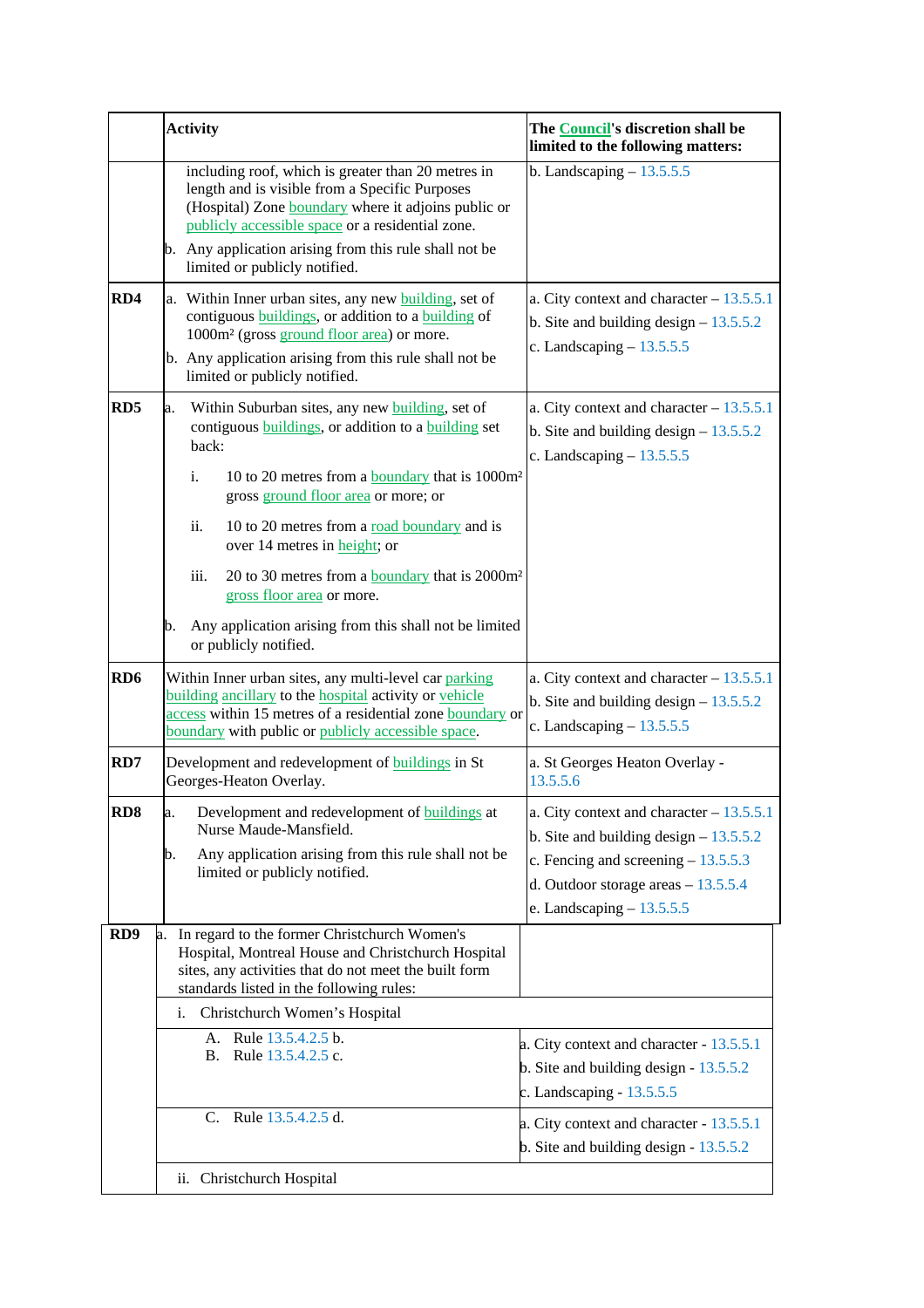| A. Rule 13.5.4.2.6 b.                                                                                        | a. City context and character - 13.5.5.1 |
|--------------------------------------------------------------------------------------------------------------|------------------------------------------|
|                                                                                                              |                                          |
|                                                                                                              | b. Site and building design $-13.5.5.2$  |
|                                                                                                              | c. Landscaping $-13.5.5.5$               |
| iii. Montreal House                                                                                          |                                          |
| Rule 13.5.4.2.7 b.<br>$A_{-}$                                                                                | a. City context and character - 13.5.5.1 |
| Rule 13.5.4.2.7 c.<br>B.                                                                                     | b. Site and building design $-13.5.5.2$  |
|                                                                                                              |                                          |
|                                                                                                              | c. Landscaping $-13.5.5.5$               |
| $RD10$ a.<br>In regard to the former Christchurch Women's                                                    |                                          |
| Hospital, Montreal House, and Christchurch Hospital<br>sites, any activities that do not meet the built form |                                          |
| standards listed in the following rules:                                                                     |                                          |
| i. Christchurch Women's Hospital                                                                             |                                          |
| A. Rule 13.5.4.2.5 a.                                                                                        |                                          |
|                                                                                                              | a. City context and character - 13.5.5.1 |
|                                                                                                              | b. Site and building design $-13.5.5.2$  |
|                                                                                                              | c. Landscaping $-13.5.5.5$               |
| B. Rule 13.5.4.2.5 e. i.-v.                                                                                  | a. City context and character - 13.5.5.1 |
|                                                                                                              | b. Landscaping $-13.5.5.5$               |
| C. Rule 13.5.4.2.5 f.                                                                                        |                                          |
|                                                                                                              | a. Fencing and screening - 13.5.5.3      |
| D. Rule 13.5.4.2.5 g.                                                                                        | a. Fencing and screening - 13.5.5.3      |
|                                                                                                              | b. Outdoor storage areas - 13.5.5.4      |
| ii. Christchurch Hospital                                                                                    |                                          |
| A. Rule 13.5.4.2.6 a.                                                                                        |                                          |
|                                                                                                              | a. City context and character - 13.5.5.1 |
|                                                                                                              | b. Site and building design $-13.5.5.2$  |
|                                                                                                              | c. Landscaping $-13.5.5.5$               |
| Rule 13.5.4.2.6 c. i. or ii.<br>В.                                                                           | a. City context and character - 13.5.5.1 |
| C.<br>Rule 13.5.4.2.6 d.                                                                                     | b. Site and building design $-13.5.5.2$  |
| Rule 13.5.4.2.6 e.<br>D.<br>Rule 13.5.4.2.6 f.<br>Е.                                                         |                                          |
|                                                                                                              | a. City context and character - 13.5.5.1 |
|                                                                                                              | b. Landscaping $-13.5.5.5$               |
| Rule 13.5.4.2.6 g.<br>F.                                                                                     | a. Fencing and screening - 13.5.5.3      |
| G. Rule 13.5.4.2.6 h.                                                                                        | b. Outdoor storage areas - 13.5.5.4      |
|                                                                                                              |                                          |
| iii. Montreal House                                                                                          |                                          |
| A. Rule 13.5.4.2.7 a.                                                                                        | a. City context and character - 13.5.5.1 |
|                                                                                                              | b. Site and building design $-13.5.5.2$  |
|                                                                                                              | c. Landscaping $-13.5.5.5$               |
| Rule 13.5.4.2.7 d.<br>В.                                                                                     |                                          |
|                                                                                                              | a. Site and building design - 13.5.5.2   |
| C. Rule 13.5.4.2.7 e. i.-vi.                                                                                 | a. City context and character - 13.5.5.1 |
|                                                                                                              | b. Landscaping $-13.5.5.5$               |
| Rule 13.5.4.2.7 f.<br>D.                                                                                     | a. Fencing and screening - 13.5.5.3      |
| Rule 13.5.4.2.7 g.<br>Е.                                                                                     | a. Fencing and screening - 13.5.5.3      |
|                                                                                                              | b. Outdoor storage areas - 13.5.5.4      |
|                                                                                                              |                                          |
| b. Any application arising from this rule shall not be                                                       |                                          |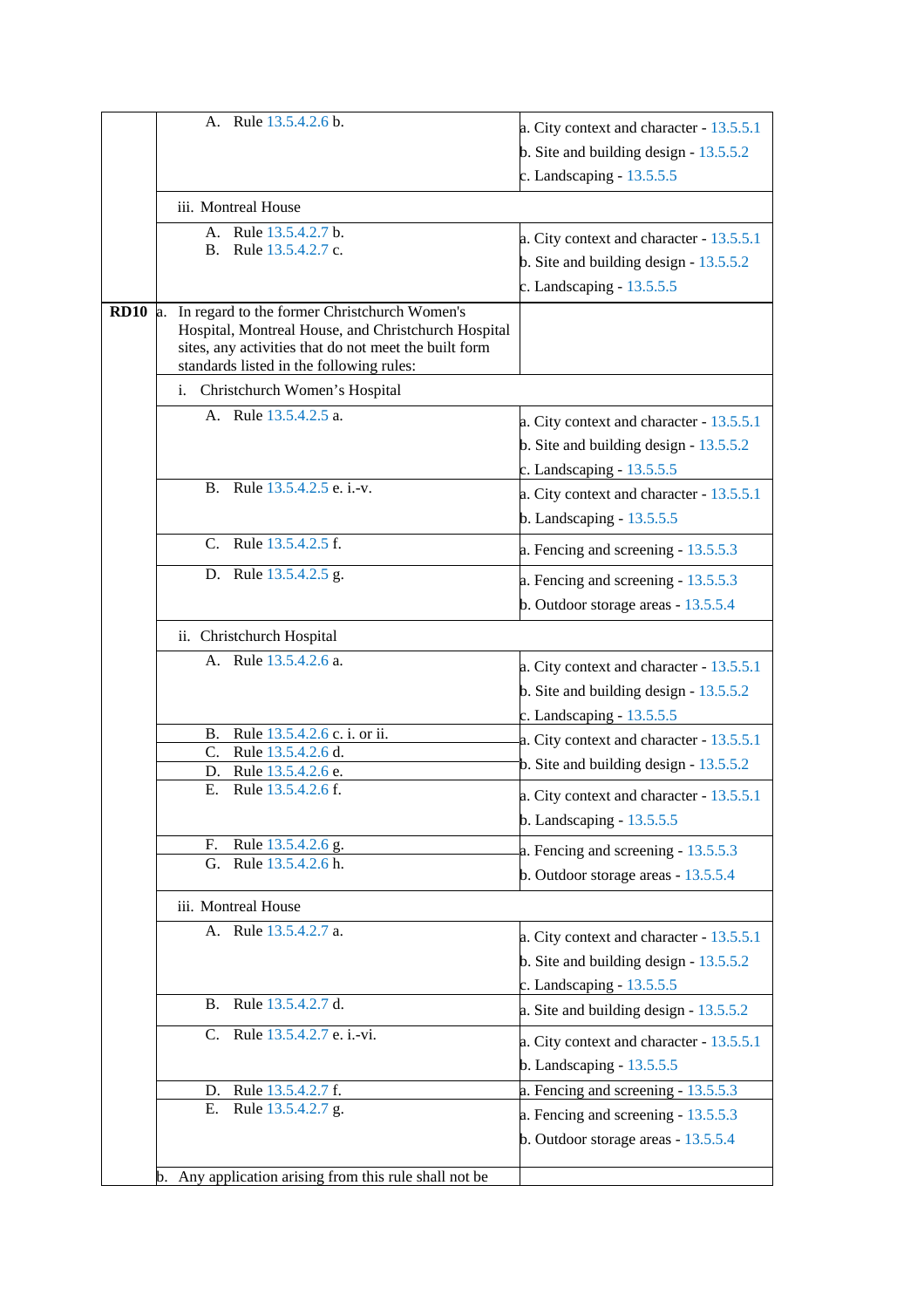|             | limited or publicly notified.                                                                                                                                                                                                                          |                                                                                                                                            |
|-------------|--------------------------------------------------------------------------------------------------------------------------------------------------------------------------------------------------------------------------------------------------------|--------------------------------------------------------------------------------------------------------------------------------------------|
| <b>RD11</b> | For the former Christchurch Women's Hospital,<br>a.<br>Montreal House and Christchurch Hospital, any new<br>building, set of contiguous buildings or addition to a<br>building with an elevation greater than 20 metres in<br>length that is:          | a. City context and character - 13.5.5.1<br>b. Site and building design $-13.5.5.2$<br>c. Landscaping - $13.5.5.5$                         |
|             | within 30 metres of a site boundary;<br>i.<br>and                                                                                                                                                                                                      |                                                                                                                                            |
|             | ii.<br>is visible from a public space; and                                                                                                                                                                                                             |                                                                                                                                            |
|             | is not subject to RD12.<br>111.                                                                                                                                                                                                                        |                                                                                                                                            |
|             | b. Any application arising from this rule shall not be<br>limited or publicly notified.                                                                                                                                                                |                                                                                                                                            |
| <b>RD12</b> | a. For the former Christchurch Women's Hospital,<br>Montreal House and Christchurch Hospital, any<br>elevation of a new <b>building</b> , set of contiguous<br>buildings or addition to a building over 1000m <sup>2</sup> gross<br>ground floor area: | a. City context and character - 13.5.5.1<br>b. Site and building design - $13.5.5.2$<br>c. Landscaping - 13.5.5.5                          |
|             | that is within 30 metres of a site<br>i.<br>boundary; and                                                                                                                                                                                              |                                                                                                                                            |
|             | ii.<br>is visible from a public space.                                                                                                                                                                                                                 |                                                                                                                                            |
|             | b. Any application arising from this rule shall not be<br>limited or publicly notified.                                                                                                                                                                |                                                                                                                                            |
| <b>RD13</b> | a. For the former Christchurch Women's Hospital, and<br>Christchurch Hospital, any new building, set of<br>contiguous <b>buildings</b> or addition to a <b>building</b> over<br>2000m <sup>2</sup> gross ground floor area:                            | a. City context and character - 13.5.5.1<br>b. Site and building design i., iv., vi.<br>and ix. - 13.5.5.2                                 |
|             | that is more than 30 metres from a site<br>i.<br>boundary; and                                                                                                                                                                                         |                                                                                                                                            |
|             | is visible from a public space.<br>ii.                                                                                                                                                                                                                 |                                                                                                                                            |
|             | b. Any application arising from this rule shall not be<br>limited or publicly notified.                                                                                                                                                                |                                                                                                                                            |
| <b>RD14</b> | Any additional activities or facilities which would be<br>restricted discretionary activities in the alternative zone<br>listed for that site in Appendix 13.5.6.1.                                                                                    | The matters of control for the<br>additional activity or facility in the<br>alternative zone listed for that site in<br>Appendix 13.5.6.1. |

## **13.5.4.1.4 Discretionary activities**

a. The activities listed below are discretionary activities.

|    | <b>Activity</b>                                                                                                                                       |
|----|-------------------------------------------------------------------------------------------------------------------------------------------------------|
| D1 | Any additional activities or facilities which would be discretionary activities in the alternative zone<br>listed for that site in Appendix 13.5.6.1. |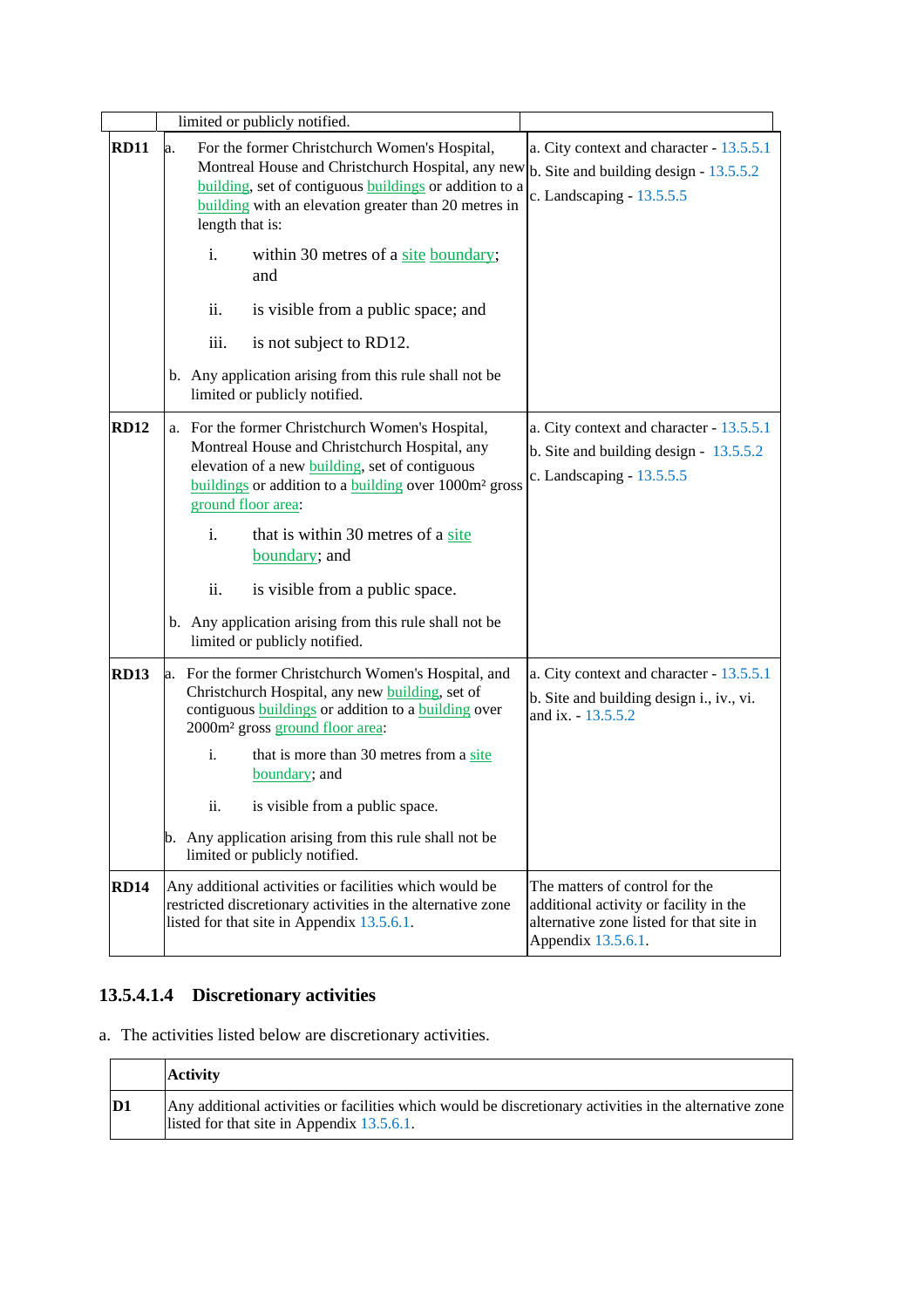### **13.5.4.1.5 Non-complying activities**

a. The activities listed below are non-complying activities.

| <b>Activity</b>                                                                                                                                                             |
|-----------------------------------------------------------------------------------------------------------------------------------------------------------------------------|
| <b>NC1</b> For hospital sites outside of the Central City, any activity not provided for as a permitted, controlled,<br>restricted discretionary or discretionary activity. |

#### **13.5.4.1.6 Prohibited activities**

There are no prohibited activities.

### **13.5.4.2 Built form standards**

#### **13.5.4.2.1 Suburban sites**

The following built form standards apply to Suburban hospital sites.

|    | <b>Standard</b> |                                                                                                                                                                                                                                                            |
|----|-----------------|------------------------------------------------------------------------------------------------------------------------------------------------------------------------------------------------------------------------------------------------------------|
| a. |                 | The minimum building setback from road boundaries shall be 10 metres.                                                                                                                                                                                      |
| b. |                 | The minimum <b>building</b> setback from an internal <b>boundary</b> shall be 10 metres except where the<br>boundary interface is with the Christchurch Southern Motorway corridor in which case the<br>minimum <b>building</b> setback shall be 5 metres. |
| c. | i.              | The maximum height of any building shall be:                                                                                                                                                                                                               |
|    |                 | A. 8 metres high at 10 to 20 metres from the internal boundary; and                                                                                                                                                                                        |
|    |                 | B. 20 metres high at 20 metres or more from a boundary.                                                                                                                                                                                                    |
|    | ii.             | Lift shafts, mechanical plant and other such equipment shall be allowed to a maximum<br>4 metres in height above that of the building height specified above.                                                                                              |
| d. | i.              | The minimum width of landscaping strips required adjacent to boundaries for the full<br>length of the <b>boundary</b> shall be:                                                                                                                            |
|    |                 | A. 10 metres for road boundaries (except for vehicle and pedestrian access); and                                                                                                                                                                           |
|    |                 | 10 metres along internal boundaries.<br><b>B.</b>                                                                                                                                                                                                          |
|    | ii.             | In addition the following tree planting shall be provided:                                                                                                                                                                                                 |
|    |                 | A. 1 tree per 10 metres of road boundary or part thereof, planted within the respective<br>landscape strip;                                                                                                                                                |
|    |                 | 1 tree per 15 metres of internal <b>boundary</b> or part thereof, planted within the<br>B.<br>respective landscape strip;                                                                                                                                  |
|    |                 | 1 tree for every 5 at grade car parking spaces to be planted within the car parking<br>C.<br>areas; and                                                                                                                                                    |
|    |                 | 10% of the site shall be planted including landscaping strips.<br>D.                                                                                                                                                                                       |
| e. | i.              | The maximum height of fencing located within the landscaping strip from the road<br>boundary shall be 1.2 metres except:                                                                                                                                   |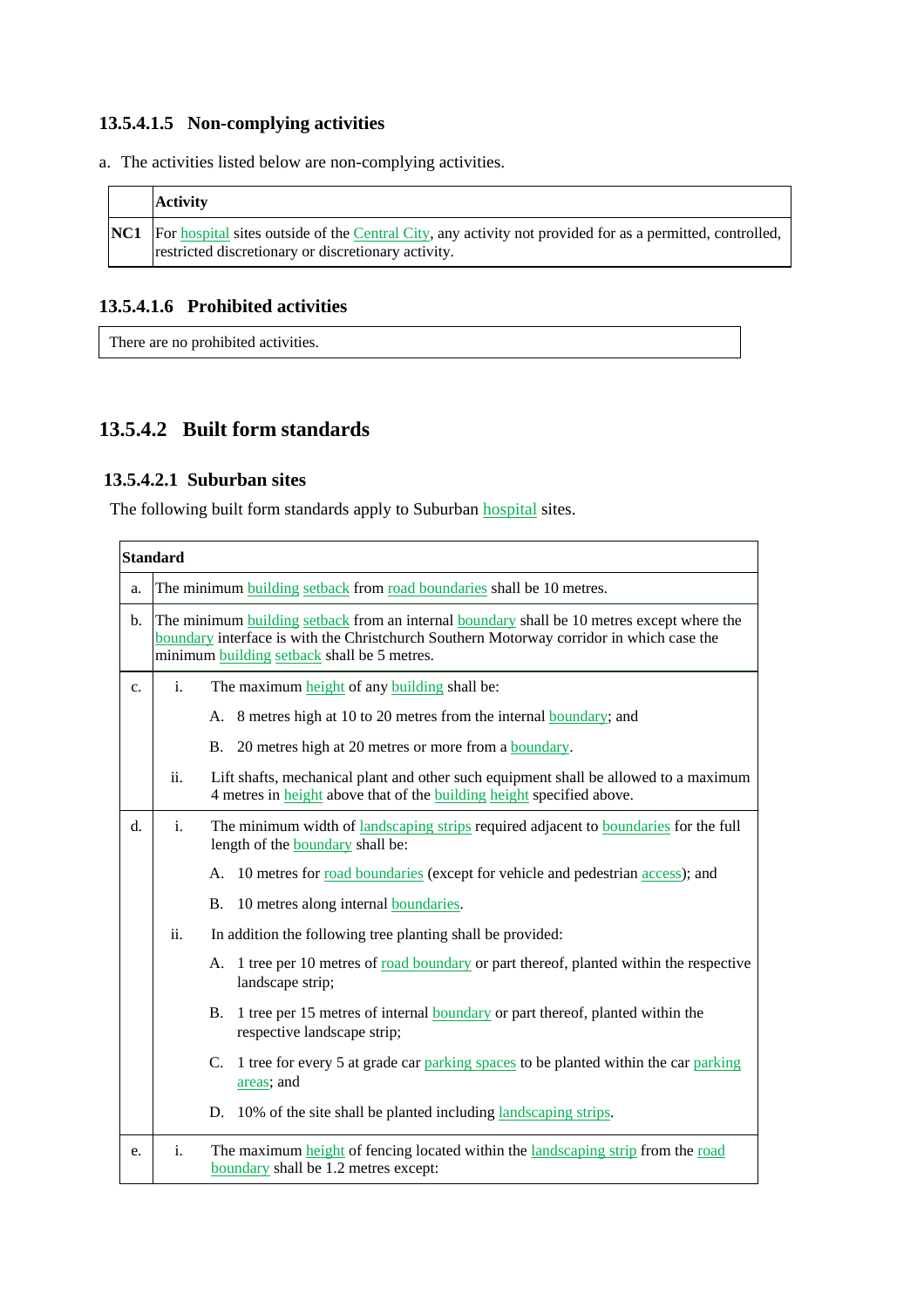|    | at the boundary with Christchurch Southern Motorway; and<br>A.                                                                                                                                    |                                                                                                                                                               |  |  |
|----|---------------------------------------------------------------------------------------------------------------------------------------------------------------------------------------------------|---------------------------------------------------------------------------------------------------------------------------------------------------------------|--|--|
|    |                                                                                                                                                                                                   | B. for the part of the Hillmorton Hospital site as identified on the Site Plan in<br>Appendix 13.5.6.2, where it is set back 2 metres from the road boundary. |  |  |
| f. | Vehicle access shall be established so that there is not vehicle access within 20 metres of a<br>residential zone <b>boundary</b> , except where the residential zone is located across the road. |                                                                                                                                                               |  |  |
| g. | i.<br>Outdoor storage areas shall not be located within the landscaping strips; and                                                                                                               |                                                                                                                                                               |  |  |
|    | ii.                                                                                                                                                                                               | Any <u>outdoor</u> storage area visible from a public space or adjoining site shall be<br>screened by a minimum 1.5 metre high fencing or planting.           |  |  |

#### **13.5.4.2.2 Suburban service sites**

The following built form standards apply to Suburban service sites.

|    | <b>Standard</b>                                                                                                                                                                                          |                                                                                                                                                                 |  |  |
|----|----------------------------------------------------------------------------------------------------------------------------------------------------------------------------------------------------------|-----------------------------------------------------------------------------------------------------------------------------------------------------------------|--|--|
| a. | The minimum building setback from road boundaries shall be 10 metres, except that the<br>building setback from Lincoln Road shall be 5 metres measured from the line of the 5 metre<br>wide designation. |                                                                                                                                                                 |  |  |
| b. |                                                                                                                                                                                                          | The minimum building setback from an internal boundary shall be 10 metres.                                                                                      |  |  |
| c. |                                                                                                                                                                                                          | The maximum height of any building shall be 14 metres.                                                                                                          |  |  |
| d. | The minimum width of landscaping strips required adjacent to the respective<br>$\mathbf{i}$ .<br>boundaries for the full length of the boundary shall be:                                                |                                                                                                                                                                 |  |  |
|    |                                                                                                                                                                                                          | A. 10 metres for road boundaries (except for vehicle and pedestrian access) except 5<br>metres along Lincoln Road from the line of the 5 metre designation; and |  |  |
|    |                                                                                                                                                                                                          | B. 4 metres along internal <b>boundaries</b> .                                                                                                                  |  |  |
|    | ii.<br>In addition, the following tree planting shall be provided:                                                                                                                                       |                                                                                                                                                                 |  |  |
|    |                                                                                                                                                                                                          | 1 tree per 10 metres of road boundary or part thereof, planted within the<br>А.<br>respective landscape strip;                                                  |  |  |
|    |                                                                                                                                                                                                          | B. 1 tree per 15 metres of internal boundary or part thereof, planted within the<br>respective landscaping strip;                                               |  |  |
|    |                                                                                                                                                                                                          | C. 1 tree for every 5 at grade car parking spaces to be planted within the car parking<br>areas; and                                                            |  |  |
|    |                                                                                                                                                                                                          | D. 10% of the site shall be planted including landscaping strips.                                                                                               |  |  |
| e. | 1.2 metres.                                                                                                                                                                                              | The maximum height of fencing located within the road boundary landscaping strip shall be                                                                       |  |  |
| f. | $\mathbf{i}$ .                                                                                                                                                                                           | Outdoor storage areas shall not be located within the road boundary building<br>setbacks or other public space; and                                             |  |  |
|    | ii.                                                                                                                                                                                                      | Any <u>outdoor</u> storage area shall be screened from any adjoining site by a minimum<br>1.5 metre high fencing or planting.                                   |  |  |

#### **13.5.4.2.3 Inner urban sites – St Georges Hospital, Southern Cross, Pegasus Health 24hr**

The following built form standards apply to St Georges Hospital, Southern Cross and Pegasus Health 24hr.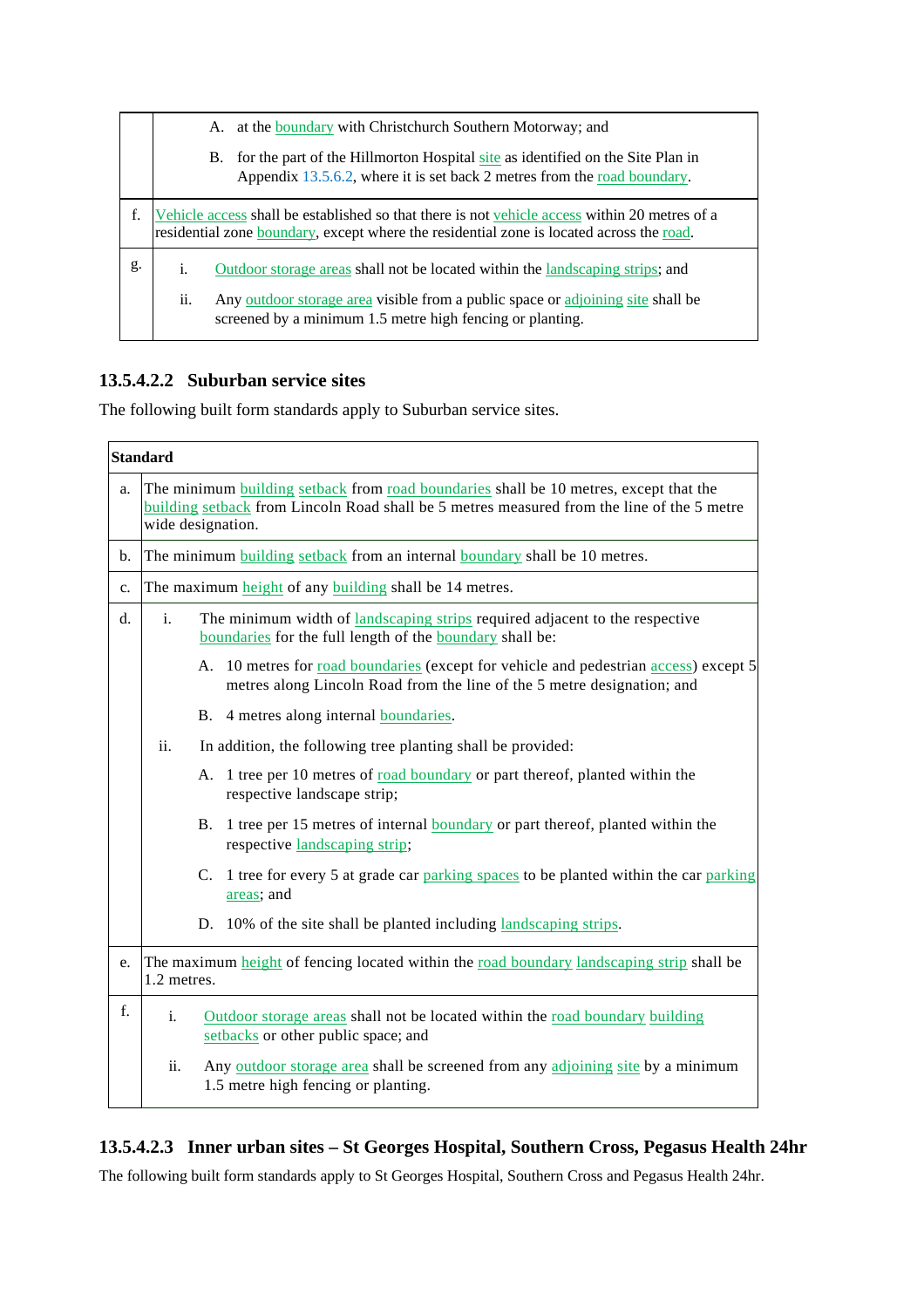|                | <b>Standard</b>                                                                                                                      |                                                                                                                                                                |  |  |
|----------------|--------------------------------------------------------------------------------------------------------------------------------------|----------------------------------------------------------------------------------------------------------------------------------------------------------------|--|--|
| a.             | The minimum <b>building</b> setback from road boundaries shall be 10 metres except for arterial<br>roads where it shall be 4 metres. |                                                                                                                                                                |  |  |
| $\mathbf{b}$ . | The minimum building setback from an internal boundary shall be 10 metres.                                                           |                                                                                                                                                                |  |  |
| c.             | i.                                                                                                                                   | The maximum height of any building (including allowance for plant and lift shafts)<br>shall be:                                                                |  |  |
|                |                                                                                                                                      | A. 11 metres at 10 metres from the <b>boundary</b> except along an arterial road where the<br>maximum height is 11 metres at a 4 metres from the boundary; and |  |  |
|                |                                                                                                                                      | Β.<br>18 metres at 16 metres from the boundary.                                                                                                                |  |  |
| d.             | i.                                                                                                                                   | The minimum width of landscaping strips required adjacent to the respective<br>boundaries for the full length of the boundary shall be:                        |  |  |
|                |                                                                                                                                      | A. 4 metres for <u>road boundaries</u> (except for vehicle and pedestrian access); and                                                                         |  |  |
|                |                                                                                                                                      | 4 metres for internal boundaries.<br><b>B.</b>                                                                                                                 |  |  |
|                | ii.                                                                                                                                  | In addition the following tree planting shall be provided:                                                                                                     |  |  |
|                |                                                                                                                                      | 1 tree per 10 metres of <b>boundary</b> or part thereof, planted within the respective<br>А.<br>landscaping strip;                                             |  |  |
|                |                                                                                                                                      | 1 tree per 15 metres of internal <b>boundary</b> or part thereof, planted within the<br>B.<br>respective landscaping strip;                                    |  |  |
|                |                                                                                                                                      | 1 tree for every 5 at grade car parking spaces to be planted within the car parking<br>C.<br>areas; and                                                        |  |  |
|                |                                                                                                                                      | 10% of the site shall be planted including landscaping strips.<br>D.                                                                                           |  |  |
| e.             | 1.2 metres.                                                                                                                          | The maximum height of fencing located within the road boundary landscaping strip shall be                                                                      |  |  |
| f.             | i.                                                                                                                                   | Outdoor storage areas shall not be located within the road boundary building setbacks<br>or other public space; and                                            |  |  |
|                | ii.                                                                                                                                  | Any outdoor storage area shall be screened from any adjoining site by a minimum 1.5<br>metre high fencing or planting.                                         |  |  |

#### **13.5.4.2.4 Inner urban sites – Nurse Maude Hospital, Nurse Maude-Mansfield, St Georges-Heaton Overlay, Wesley Care**

The following built form standards apply to Nurse Maude Hospital, Nurse Maude-Mansfield, St Georges-Heaton Overlay and Wesley Care.

| <b>Standard</b> |                                                                                                                                                                                |  |  |
|-----------------|--------------------------------------------------------------------------------------------------------------------------------------------------------------------------------|--|--|
| a.              | The minimum building setback from road boundaries shall be 4 metres, except for the St Georges Heaton<br>Overlay, where the road boundary setback shall be 8 metres.           |  |  |
| b.              | The minimum building setback from an internal boundary shall be 5 metres, except for Nurse Maude-<br>Mansfield, where the internal <b>boundary</b> set back shall be 4 metres. |  |  |
| c.              | The maximum height of any building shall be 11 metres, except:                                                                                                                 |  |  |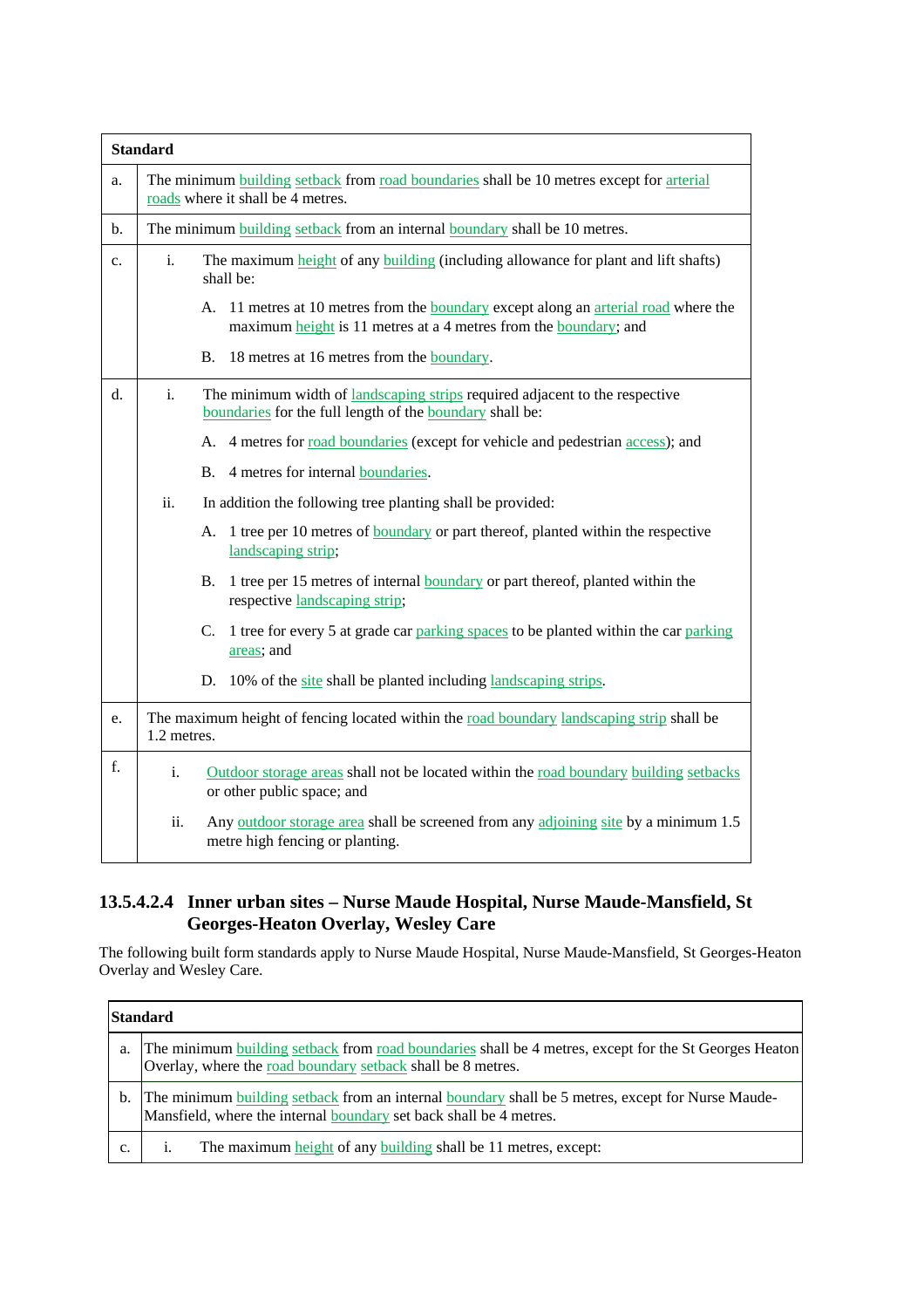|    |                                                                                                       | A. For St Georges-Heaton Overlay the maximum building height shall be 8 metres; and                                                                                                                                                                                   |  |  |  |
|----|-------------------------------------------------------------------------------------------------------|-----------------------------------------------------------------------------------------------------------------------------------------------------------------------------------------------------------------------------------------------------------------------|--|--|--|
|    |                                                                                                       | In respect to Nurse Maude Hospital and Wesley Care only, lift shafts, mechanical plant and<br><b>B.</b><br>other such equipment shall be allowed to a maximum 4 metres in height above that of the<br>building height specified above.                                |  |  |  |
| d. | i.                                                                                                    | The minimum width of landscaping strips required adjacent to the respective boundaries for the<br>full length of the <b>boundary</b> shall be:                                                                                                                        |  |  |  |
|    |                                                                                                       | 4 metres (except for vehicle and pedestrian access along road boundaries); and<br>А.                                                                                                                                                                                  |  |  |  |
|    |                                                                                                       | 4 metres along internal boundaries, except for Nurse Maude-Mansfield, where a vehicle<br><b>B.</b><br>access or parking area is adjacent to an internal boundary a minimum 1 metre wide<br>landscaping strip shall be provided immediately adjacent to that boundary. |  |  |  |
|    | ii.                                                                                                   | In addition, the following tree planting shall be provided:                                                                                                                                                                                                           |  |  |  |
|    |                                                                                                       | 1 tree per 10 metres of <b>boundary</b> or part thereof;<br>А.                                                                                                                                                                                                        |  |  |  |
|    |                                                                                                       | 1 tree for every 5 at grade car parking spaces to be planted within the car parking areas; and<br><b>B.</b>                                                                                                                                                           |  |  |  |
|    |                                                                                                       | $\mathcal{C}$ .<br>10% of the site shall be planted including landscaping strips.                                                                                                                                                                                     |  |  |  |
| e. | The maximum height of fencing located within the road boundary landscaping strip shall be 1.2 metres. |                                                                                                                                                                                                                                                                       |  |  |  |
| f. | $\mathbf{i}$ .                                                                                        | Outdoor storage areas shall not be located within the building setbacks with a road boundary or<br>other public space; and                                                                                                                                            |  |  |  |
|    | ii.                                                                                                   | Any <u>outdoor</u> storage area shall be screened from any adjoining site by a minimum 1.5 metre<br>high fencing or planting.                                                                                                                                         |  |  |  |

## **13.5.4.2.5 Former Christchurch Women's Hospital**

The following built form standards apply to the former Christchurch Women's Hospital.

| <b>Standard</b> |                                                                                                                                                                                                                                                                  |                                                                                                                                                                                           |  |  |
|-----------------|------------------------------------------------------------------------------------------------------------------------------------------------------------------------------------------------------------------------------------------------------------------|-------------------------------------------------------------------------------------------------------------------------------------------------------------------------------------------|--|--|
| a.              | The minimum building setback from a road boundary shall be 4 metres.                                                                                                                                                                                             |                                                                                                                                                                                           |  |  |
| b.              | The minimum building setback from an internal boundary shall be 5 metres.                                                                                                                                                                                        |                                                                                                                                                                                           |  |  |
| c.              | i.                                                                                                                                                                                                                                                               | The maximum height of any building (including plant and lift shafts) shall be 14 metres, except<br>for 38 and 40 Gracefield Avenue, where the maximum building height shall be 11 metres. |  |  |
|                 | Lift shafts, mechanical plant and any other such equipment shall be included in the maximum<br>ii.<br>building height.                                                                                                                                           |                                                                                                                                                                                           |  |  |
| d.              | Buildings shall not project beyond a building envelope constructed by recession planes from points 2.3<br>metres above the internal <b>boundaries</b> with other sites as shown in Appendix 14.15.2 Recession planes for<br>the Residential Medium Density Zone. |                                                                                                                                                                                           |  |  |
| e.              | The minimum planting strips required adjacent to <b>boundaries</b> shall be as follows:<br>i.                                                                                                                                                                    |                                                                                                                                                                                           |  |  |
|                 |                                                                                                                                                                                                                                                                  | road boundary - 4 metres (except for vehicle and pedestrian <u>access</u> ); and<br>А.                                                                                                    |  |  |
|                 |                                                                                                                                                                                                                                                                  | internal boundaries - 4 metres.<br><b>B.</b>                                                                                                                                              |  |  |
|                 | ii.                                                                                                                                                                                                                                                              | In addition, the following landscaping shall be provided:                                                                                                                                 |  |  |
|                 |                                                                                                                                                                                                                                                                  | A. 1 tree per 10 metres of <u>frontage</u> or part thereof;                                                                                                                               |  |  |
|                 |                                                                                                                                                                                                                                                                  | 1 tree for every 5 at grade car parking spaces to be planted within the car parking areas; and<br>В.                                                                                      |  |  |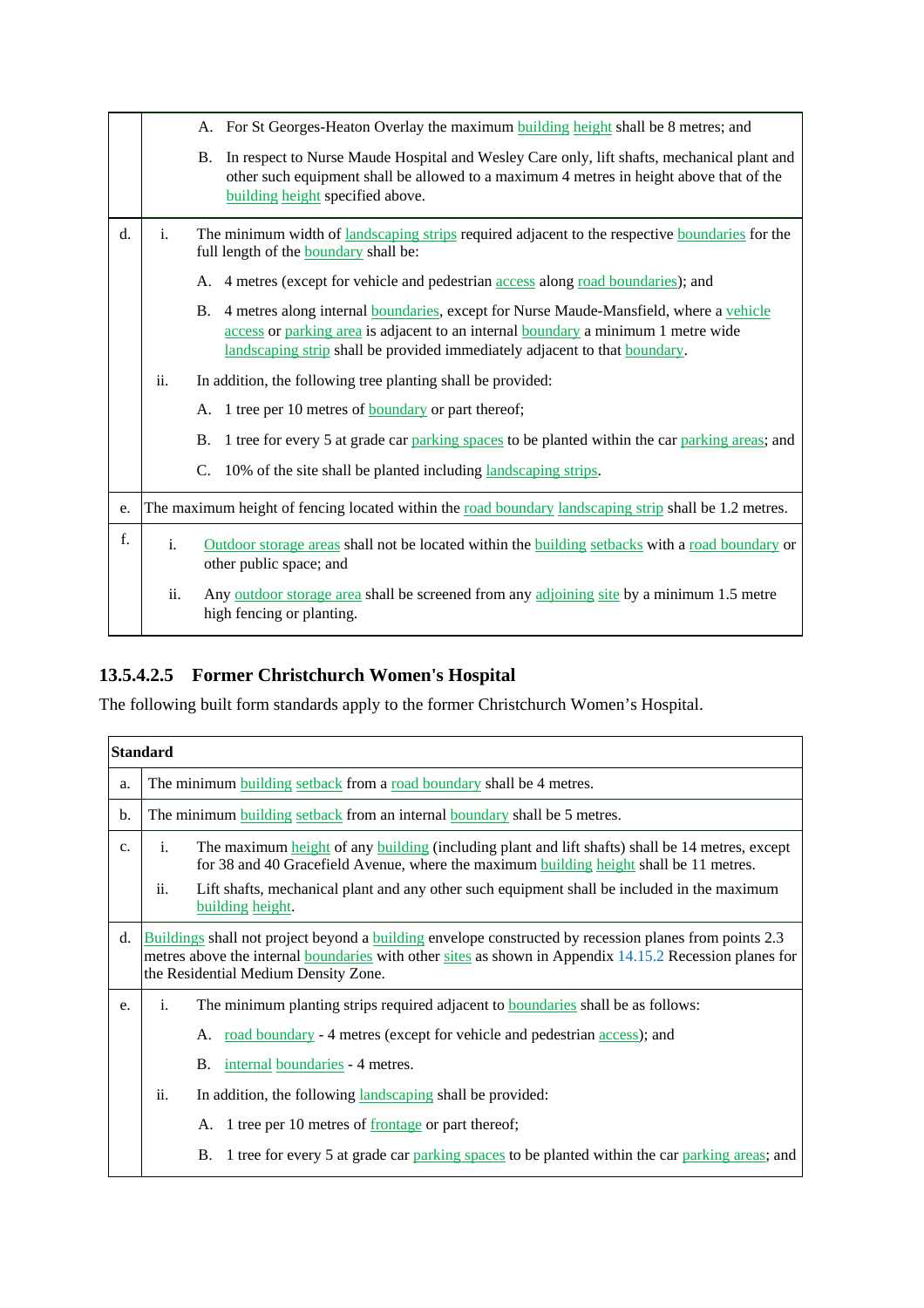|    | All landscaping/trees required under these rules shall be in accordance with the provisions<br>C.<br>in Appendix $6.11.6$ of Chapter 6.                                                                                             |
|----|-------------------------------------------------------------------------------------------------------------------------------------------------------------------------------------------------------------------------------------|
|    | The maximum height of fencing within the <u>road boundary setbacks</u> shall be 1.2 metres, except that a<br>fence may be 1.8 metres in height where 75% of the fence between 1.2 metres and 1.8 metres is visually<br>transparent. |
| g. | Outdoor storage areas shall not be located within the building setbacks with a road boundary or other<br>public space, and shall be screened from any adjoining site by a minimum 1.5 metre high fencing or<br>planting.            |

### **13.5.4.2.6 Christchurch Hospital**

The following built form standards apply to the Christchurch Hospital.

| <b>Standard</b> |                                                                                                                                                                                                                                                                                                                                                           |  |
|-----------------|-----------------------------------------------------------------------------------------------------------------------------------------------------------------------------------------------------------------------------------------------------------------------------------------------------------------------------------------------------------|--|
| a.              | The minimum building setback from Riccarton Avenue and Oxford Terrace shall be 10 metres, except<br>that this setback does not apply to retaining walls.                                                                                                                                                                                                  |  |
| b.              | $\mathbf{i}$ .<br>The minimum building setback from an internal boundary shall be as follows:                                                                                                                                                                                                                                                             |  |
|                 | Avon River and Central City Avon River Precinct - 30 metres;<br>А.                                                                                                                                                                                                                                                                                        |  |
|                 | Open Space Community Park (Hagley Park) - 4 metres; and<br>В.                                                                                                                                                                                                                                                                                             |  |
|                 | C. Open Space Community Park (Nurses Memorial Chapel and Gardens see Heritage ID<br>number $460$ ) - 10 metres.                                                                                                                                                                                                                                           |  |
| c.              | Encroachments into a building setback are permitted for entrance canopies, building detail and<br>i.<br>decoration up to a maximum of 3 metres in width, 10 metres in length and 9 metres in $\frac{height}{},$<br>except that:                                                                                                                           |  |
|                 | ii.<br>The maximum number of encroachments per frontage shall be as follows:                                                                                                                                                                                                                                                                              |  |
|                 | 1 in total, for the frontage with Open Space Community Park (Hagley Park); and<br>А.                                                                                                                                                                                                                                                                      |  |
|                 | 2 in total, for the extent of the Riccarton Avenue and Oxford Terrace road frontage.<br><b>B.</b>                                                                                                                                                                                                                                                         |  |
| d.              | i.<br>The maximum building height shall be 60 metres, except that                                                                                                                                                                                                                                                                                         |  |
|                 | A. The maximum wall height of any building along Riccarton Avenue or Oxford Terrace shall<br>be 30 metres at the road boundary setback.                                                                                                                                                                                                                   |  |
|                 | ii.<br>Lift shafts, mechanical plant and other such equipment, shall be included in the maximum<br>building height.                                                                                                                                                                                                                                       |  |
| e.              | Buildings shall not project beyond a recession plane of 45 degrees applying from the top of the<br>maximum wall height specified in Rule 13.5.4.2.6 d. and angling into the site.                                                                                                                                                                         |  |
| f.              | Existing landscape strips of 4 metres in width or greater shall be maintained to a minimum of 4<br>i.<br>metres. In addition, a planted area of 16m <sup>2</sup> with a minimum dimension of 3 metres shall<br>surround every tree required under Rule 13.5.4.2.6 f. ii. A All other required landscaped areas<br>shall have a minimum depth of 2 metres. |  |
|                 | ii.<br>In addition, the following landscaping shall be provided:                                                                                                                                                                                                                                                                                          |  |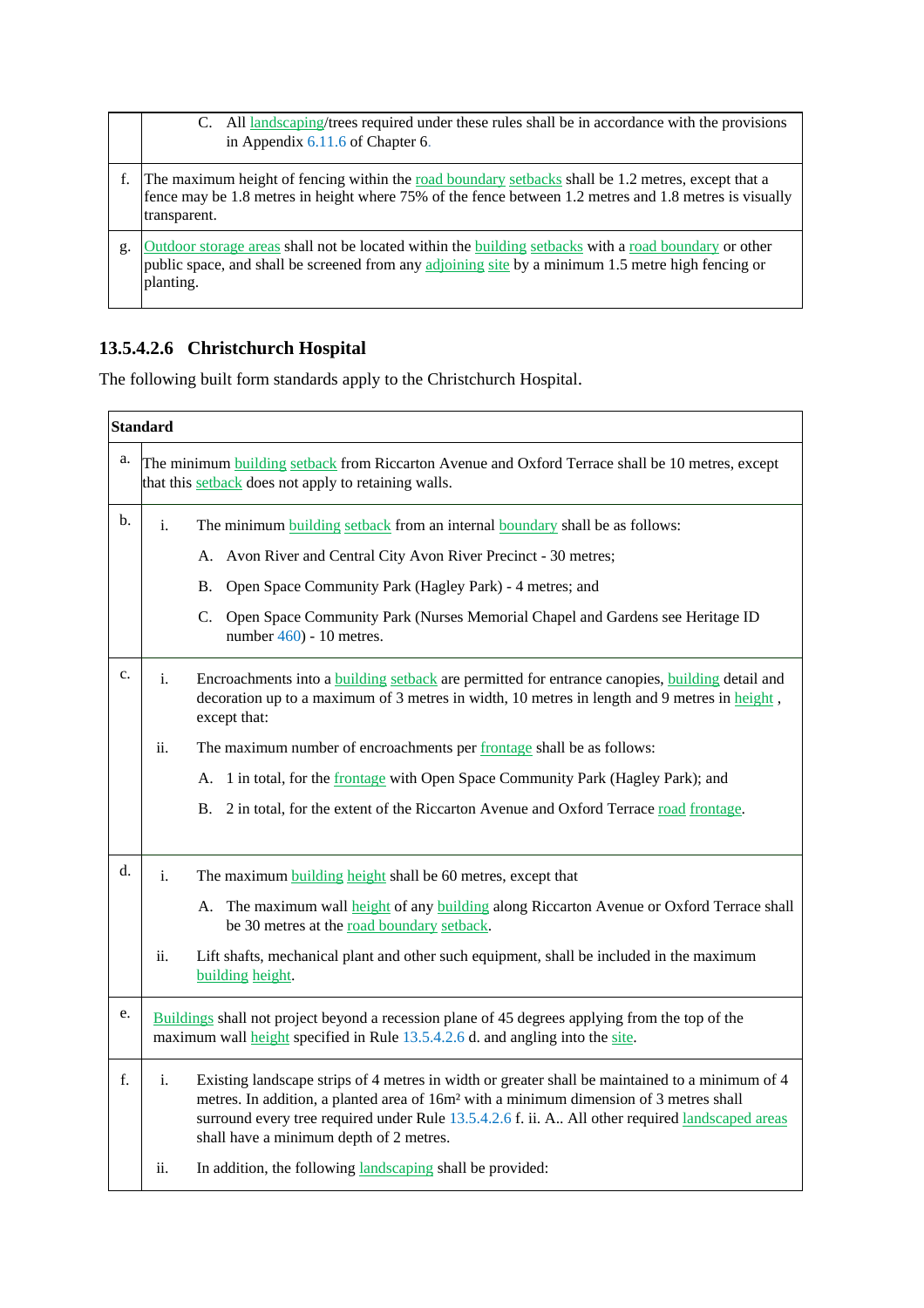|    | A. 1 tree per 10 metres of <u>frontage</u> or part thereof;                                                                                                                                                                                              |  |  |  |  |
|----|----------------------------------------------------------------------------------------------------------------------------------------------------------------------------------------------------------------------------------------------------------|--|--|--|--|
|    | 1 tree per every 5 at grade car parking spaces provided between buildings and all<br>В.<br>boundaries; and                                                                                                                                               |  |  |  |  |
|    | All landscaping/trees required under these rules shall be in accordance with the provisions<br>C.<br>in Appendix $6.11.6$ of Chapter 6.                                                                                                                  |  |  |  |  |
| g. | The maximum height of fencing in the <b>boundary</b> setbacks shall be 1.2 metres.                                                                                                                                                                       |  |  |  |  |
| h. | Outdoor storage areas shall not be located within the building setbacks with a road boundary or other<br>public space, and where visible from a public space or adjoining site, shall be screened by a minimum<br>of 1.5 metre high fencing or planting. |  |  |  |  |

### **13.5.4.2.7 Montreal House**

The following built form standards apply to the Montreal House site.

| <b>Standard</b> |                                                                                                                                                                                                                                                        |                                                                                                                                                   |  |  |
|-----------------|--------------------------------------------------------------------------------------------------------------------------------------------------------------------------------------------------------------------------------------------------------|---------------------------------------------------------------------------------------------------------------------------------------------------|--|--|
| a.              | $\mathbf{i}$ .                                                                                                                                                                                                                                         | The minimum building setback from a road boundary shall be:                                                                                       |  |  |
|                 |                                                                                                                                                                                                                                                        | A. 6 metres along Bealey Avenue; and                                                                                                              |  |  |
|                 |                                                                                                                                                                                                                                                        | 2 metres in all other areas.<br><b>B.</b>                                                                                                         |  |  |
| b.              |                                                                                                                                                                                                                                                        | The minimum building setback from an internal boundary shall be 3 metres.                                                                         |  |  |
| c.              | i.                                                                                                                                                                                                                                                     | The maximum height of any building (including an allowance for plant and lift shafts) shall be<br>14 metres.                                      |  |  |
|                 | ii.                                                                                                                                                                                                                                                    | Lift shafts, mechanical plant and other such equipment, shall be included in the maximum<br>building height.                                      |  |  |
| d.              | Buildings shall not project beyond a building envelope constructed from recession planes from point 2.3<br>metres above internal boundaries with other sites as shown in Appendix 14.15.2 Recession planes for the<br>Residential Medium Density Zone. |                                                                                                                                                   |  |  |
| e.              | $\mathbf{i}$ .<br>Landscaping strips shall be provided adjacent to boundaries with minimum dimensions as<br>follows:                                                                                                                                   |                                                                                                                                                   |  |  |
|                 | A. Bealey Avenue road boundary - 4 metres (except for vehicle and pedestrian access);                                                                                                                                                                  |                                                                                                                                                   |  |  |
|                 |                                                                                                                                                                                                                                                        | Montreal Street road boundary - 2 metres (except for vehicle and pedestrian access); and<br>Β.                                                    |  |  |
|                 |                                                                                                                                                                                                                                                        | Internal <b>boundaries</b> - 3 metres.<br>C.                                                                                                      |  |  |
|                 | ii.                                                                                                                                                                                                                                                    | In addition the following landscaping shall be provided:                                                                                          |  |  |
|                 |                                                                                                                                                                                                                                                        | A. 1 tree per 10 metres of frontage or part thereof;                                                                                              |  |  |
|                 |                                                                                                                                                                                                                                                        | 1 tree for every 5 at grade car parking spaces to be planted within the car parking areas; and<br><b>B.</b>                                       |  |  |
|                 |                                                                                                                                                                                                                                                        | $\mathbf{C}$ .<br>All landscaping/trees required under these rules shall be in accordance with the provisions<br>in Appendix 6.11.6 of Chapter 6. |  |  |
| f.              |                                                                                                                                                                                                                                                        | The maximum height of fencing within the road setbacks shall be 1.2 metres except that a fence may be                                             |  |  |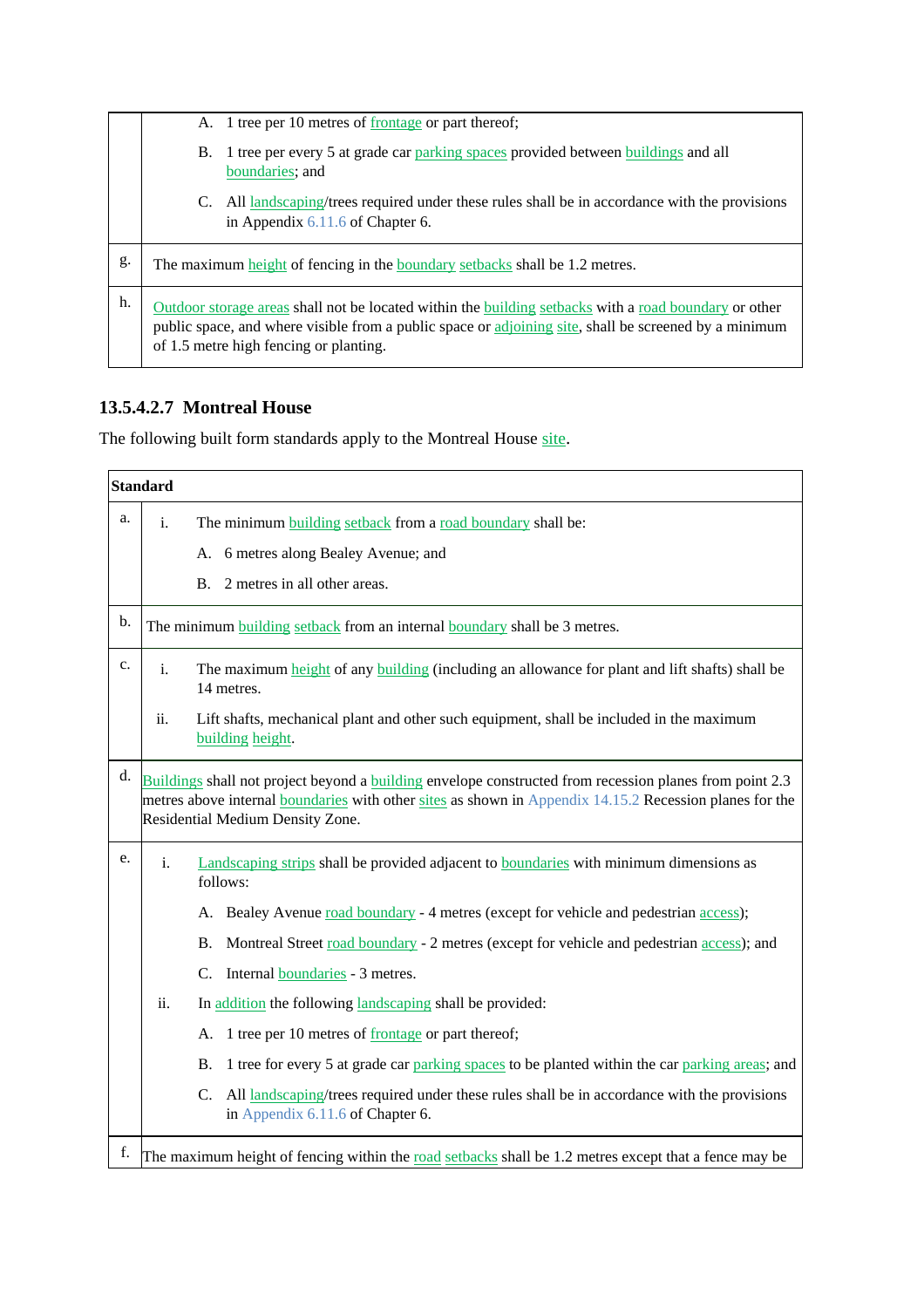1.8 metres in height where 75% of the fence between 1.2 metres and 1.8 metres is visually transparent.

 $\mathcal{E}$ . Outdoor storage areas shall not be located within the building setbacks with a road boundary or other public space, and where visible from a public space or adjoining site, shall be screened by a minimum of 1.5 metre high fencing or planting.

## **13.5.5 Rules - Matters of discretion**

#### **13.5.5.1 City context and character**

- a. Whether the development:
	- i. Addresses the local context including any natural, heritage and cultural assets;
	- ii. Retains and incorporates existing character buildings and the landscape qualities of the site and surrounds; and
	- iii. Provides for intensification of services within the existing site, and enables greater efficiency of use of the existing hospital facilities, rather than requiring expansion beyond the site boundaries.

#### **13.5.5.2 Site and building design**

- a. Whether the development:
	- i. Addresses Crime Prevention Through Environmental Design (CPTED) principles;
	- ii. Orientates active areas of building to the street and other publicly accessible spaces;
	- iii. In terms of its built form and design, generates visual interest in the street scene and contributes to the amenity values of the surrounding area;
	- iv. Mitigates the visual impacts resulting from the building scale, form and location in respect to the interfaces with public and private space;
	- v. Provides for legible access to the site for all transport users and incorporates site identification signage and wayfinding;
	- vi. Minimises overshadowing, privacy and building dominance effects on residential neighbours and or public spaces;
	- vii. In terms of an increase in building height, increases the bulk and scale of the building such that it results in adverse visual and amenity effects on adjoining residential neighbours and public space;
	- viii. Minimises visual and nuisance effects of traffic movement on neighbours and public space; and
	- ix. Takes into account the operational, accessibility and security requirements of the hospital.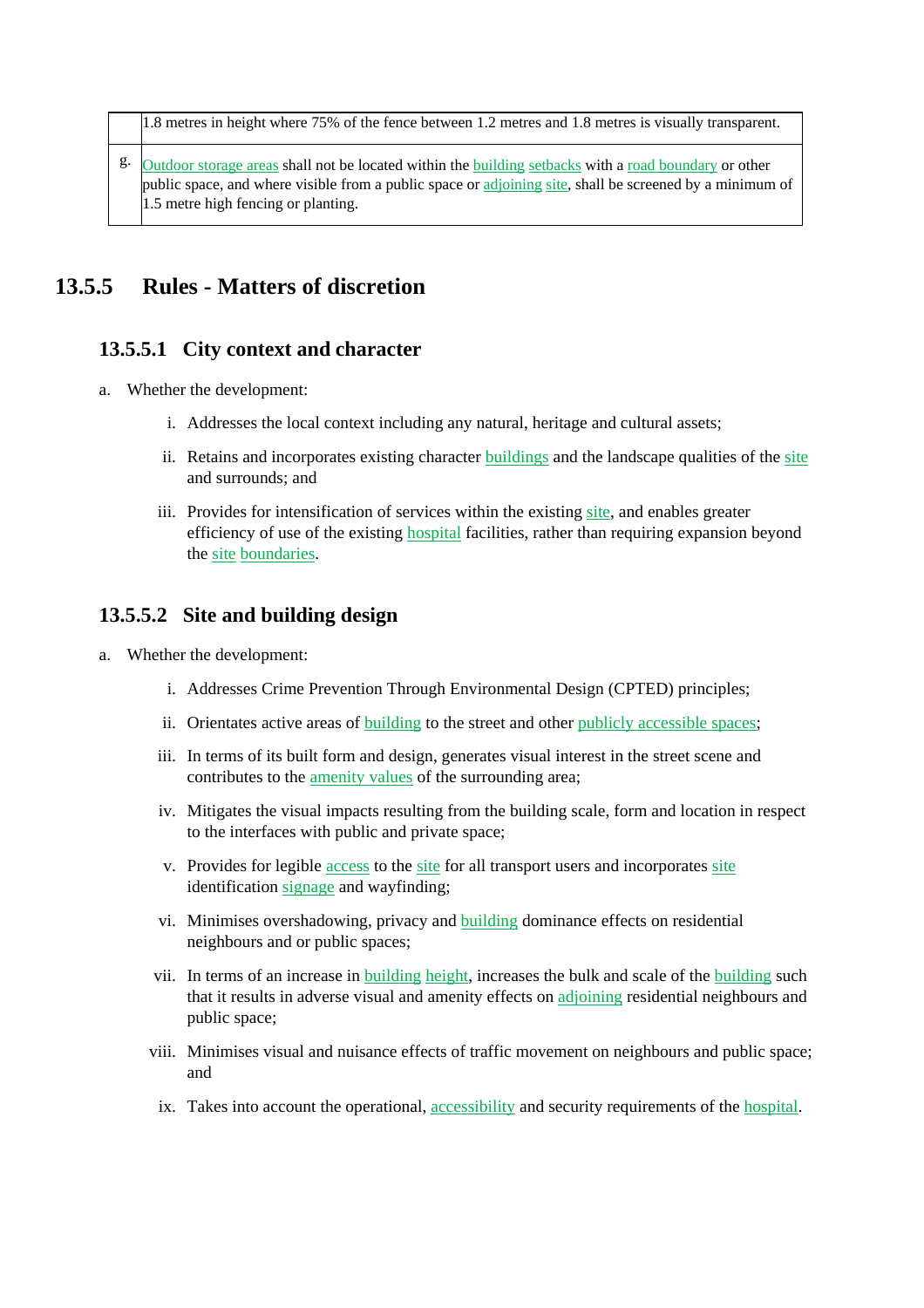### **13.5.5.3 Fencing and screening**

- a. Whether the development:
	- i. Maintains visibility between the building and the road or public space;
	- ii. Addresses CPTED principles in respect to the location, height and design of the fence;
	- iii. Provides variation in fencing in terms of incorporating changes in height, variation in materials, areas of transparency or landscaping to avoid long blank and solid facades; and
	- iv. Takes into account the operational, accessibility and security requirements of the hospital.

### **13.5.5.4 Outdoor storage areas**

- a. Whether the development:
	- i. Ensures storage areas are visually integrated, screened or otherwise accommodated to minimise adverse amenity or visual impacts on surrounding properties and public spaces;
	- ii. Provides for a partial screening structure or reduction in screening that may be more appropriate to the character of the site or the area; and
	- iii. Takes into account the operational, accessibility and security requirements of the hospital.

### **13.5.5.5 Landscaping**

- a. In regard to hospital sites, other than the former Christchurch Women's Hospital, Montreal House and Christchurch Hospital, whether the development:
	- i. Provides for tree planting and other landscaping that reduces the visual dominance of buildings, vehicle access and parking areas and contributes to the amenity values of neighbouring sites and to public and publicly accessible space;
	- ii. Provides for the distribution of large scale tree planting and landscaping across the site, while giving priority to locating landscaping within the building setbacks;
	- iii. In respect to suburban sites and considering the extent to which the site is visible from adjoining sites, whether large-scale tree planting is provided that visually mitigates the scale and bulk of building and contributes to a landscape setting for the built development when viewed from the site boundaries; and
	- iv. Takes into account the operational, accessibility and security requirements of the hospital.
- b. In regard to the former Christchurch Women's Hospital, Montreal House and Christchurch Hospital sites, whether the development:
	- i. Provides for large-scale tree planting within the road boundary setbacks that contribute to the Central City tree canopy and green corridors;
	- ii. Minimises the visual impacts of parking areas and vehicle access at the interface between the buildings and the street and with Hagley Park and the Avon River Corridor;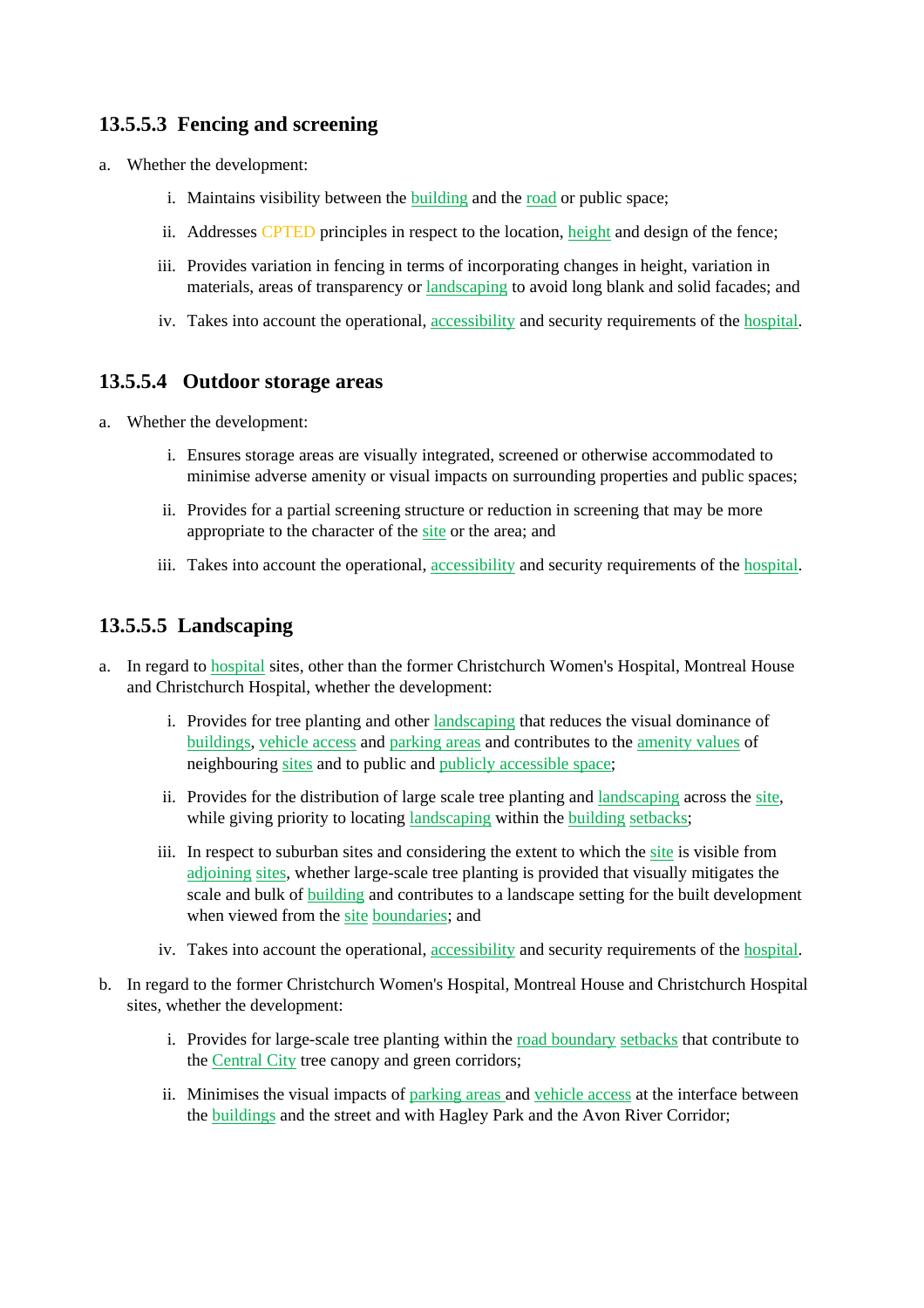- iii. Provides for landscaping, including tree planting, that visually mitigates the scale and bulk of building, and contributes to the amenity values of neighbouring sites and public space; and
- iv. Takes into account the operational, accessibility and security requirements of the hospital.

### **13.5.5.6 St Georges-Heaton Overlay**

- a. Area context
	- i. Whether development recognises the landscape setting and development patterns in respect to:
		- A. Integrating with the existing pattern and grain of subdivision and building;
		- B. The extent and scale of vegetation retained and/or provided; and
		- C. The relationship with adjoining sites and buildings, particularly in respect to historic heritage and character values of Character Area 13 – Heaton.
- b. Site character and road interface
	- i. Whether the development complements the character and enhances the amenity of the area by:
		- A. Providing a front yard building setback which is consistent with the overall depth and pattern of Character Area 13 – Heaton;
		- B. Retaining the front yard for open space, tree and garden planting;
		- C. Avoiding the location of vehicle parking and garaging within the front yard, or where it visually dominates the streetscene; and
		- D. Orientating building on the site to face the road.
- c. Built character
	- i. Whether the building supports the built character values of Character Area 13 Heaton and the residential area more widely in regard to:
		- A. The scale and form of the building;
		- B. Ensuring that any increase in building height is not visible from a public place and is contained within the building form;
		- C. The predominance of hip and gable roofs and the avoidance of flat or monopitch roofs; and
		- D. Architectural detailing including features such as front entry porches, materials, window design and placement.
- d. Design guidelines
	- i. Whether the development has been designed with consideration given to the  $CA13 -$ Heaton Character Area Design Guideline.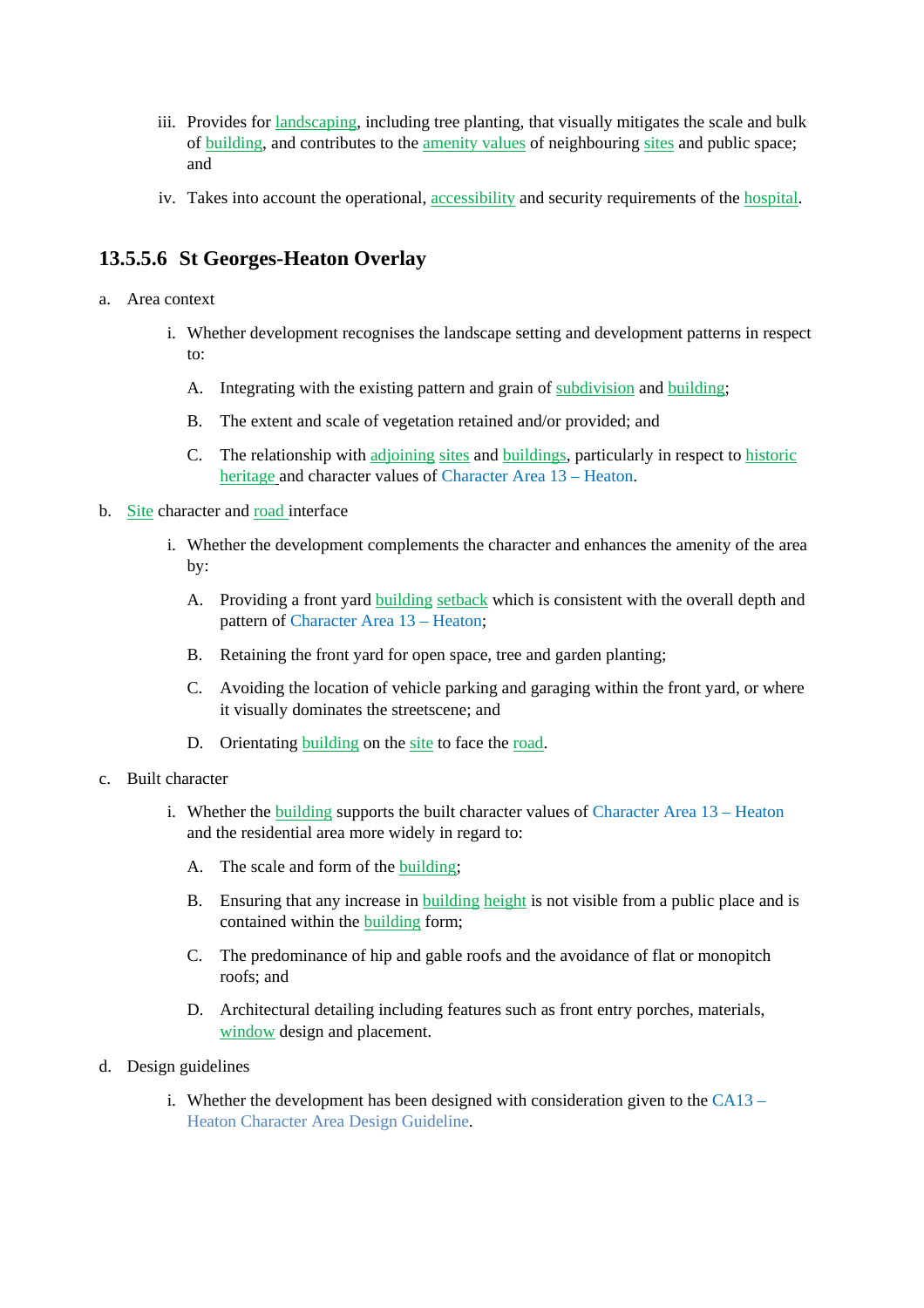## **13.5.6 Appendix**

- a. The alternative zone that applies to each of the **hospital** sites included within the Specific Purpose (Hospital) Zone is shown in the following table.
- b. For a full version of the zone names, refer to the planning maps legend.

| <b>Hospital Name</b>                       | <b>Location</b>                             |        | Map ref Alternative<br>Zone |
|--------------------------------------------|---------------------------------------------|--------|-----------------------------|
| <b>Burwood</b>                             | Burwood/Mairehau Roads                      | 20, 26 | <b>RS</b>                   |
| Princess Margaret                          | Cashmere Road                               | 46     | <b>RSDT</b>                 |
| Hillmorton                                 | Lincoln/Annex Roads                         | 38     | <b>RS</b>                   |
| Nurse Maude and Nurse<br>Maude – Mansfield | McDougal Avenue/Mansfield Avenue            | 31     | <b>RMD</b>                  |
| <b>St Georges</b>                          | Papanui Road/Leinster Road                  | 31     | <b>RMD</b>                  |
| St Georges-Heaton<br>Overlay               | <b>Heaton Street</b>                        | 31     | <b>RS</b>                   |
| Southern Cross                             | Bealey Avenue/Durham Street/Caledonian Road | 32     | <b>RMD</b>                  |
| Pegasus Health 24hr                        | Bealey Avenue/Caledonian Road               | 32     | <b>RMD</b>                  |
| <b>Wesley Care</b>                         | Harewood Road                               | 24     | <b>RSDT</b>                 |
| Former Christchurch<br>Women's Hospital    | Colombo/Durham Streets                      | 32     | <b>RCC</b>                  |
| <b>Montreal House</b>                      | Montreal/Bealey Avenues                     | 32     | <b>RCC</b>                  |

## **13.5.6.1 Alternative Zone Table**